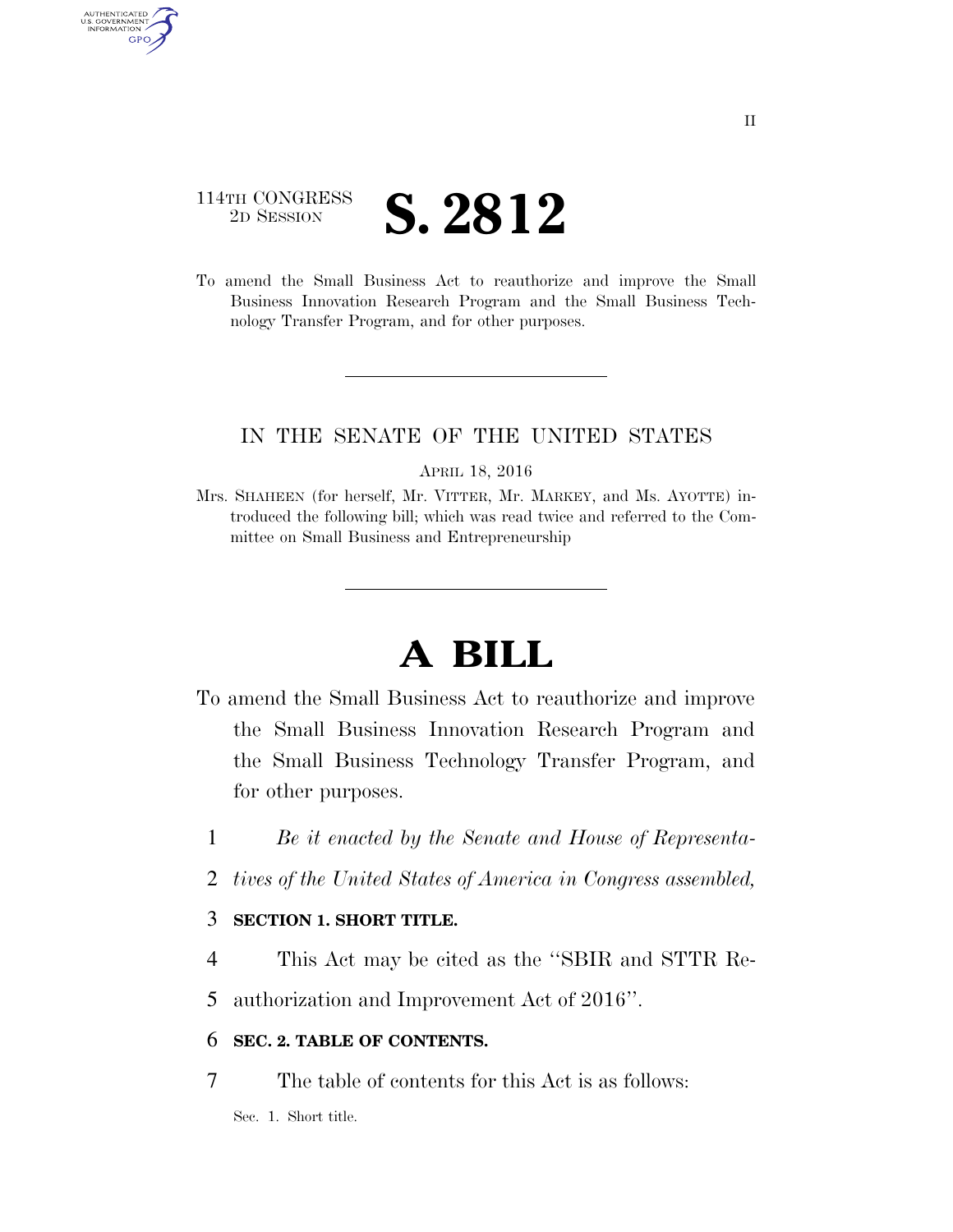Sec. 2. Table of contents.

#### TITLE I—REAUTHORIZATION OF PROGRAMS

Sec. 101. Permanency of SBIR program and STTR program.

#### TITLE II—ENHANCED SMALL BUSINESS ACCESS TO FEDERAL INNOVATION INVESTMENTS

- Sec. 201. Allocation increases and transparency in base calculation.
- Sec. 202. Regular oversight of award amounts.

#### TITLE III—COMMERCIALIZATION IMPROVEMENTS

- Sec. 301. Permanency of the commercialization pilot program for civilian agencies.
- Sec. 302. Enforcement of national small business goal for Federal research and development.
- Sec. 303. Tracking rapid innovation fund awards in annual congressional report.
- Sec. 304. Intellectual property protection for technology development.
- Sec. 305. Annual GAO audit of compliance with commercialization goals.

Sec. 306. Clarifying the Phase III preference.

Sec. 307. Improvements to technical and business assistance.

#### TITLE IV—PROGRAM DIVERSIFICATION INITIATIVES

- Sec. 401. Regional SBIR State collaborative initiative pilot program.
- Sec. 402. Federal and State Technology Partnership Program.

#### TITLE V—OVERSIGHT AND SIMPLIFICATION INITIATIVES

- Sec. 501. Data modernization summit.
- Sec. 502. Implementation of outstanding reauthorization provisions.
- Sec. 503. Strengthening of the requirement to shorten the application review and decision time.
- Sec. 504. Continued GAO oversight of allocation compliance and accuracy in funding base calculations.

#### TITLE VI—TECHNICAL CHANGES

Sec. 601. Uniform reference to the Department of Health and Human Services. Sec. 602. Flexibility for Phase II award invitations.

# 1 **TITLE I—REAUTHORIZATION OF**  2 **PROGRAMS**

#### 3 **SEC. 101. PERMANENCY OF SBIR PROGRAM AND STTR PRO-**

- 4 **GRAM.**
- 5 (a) SBIR.—Section 9(m) of the Small Business Act
- 6 (15 U.S.C. 638(m)) is amended—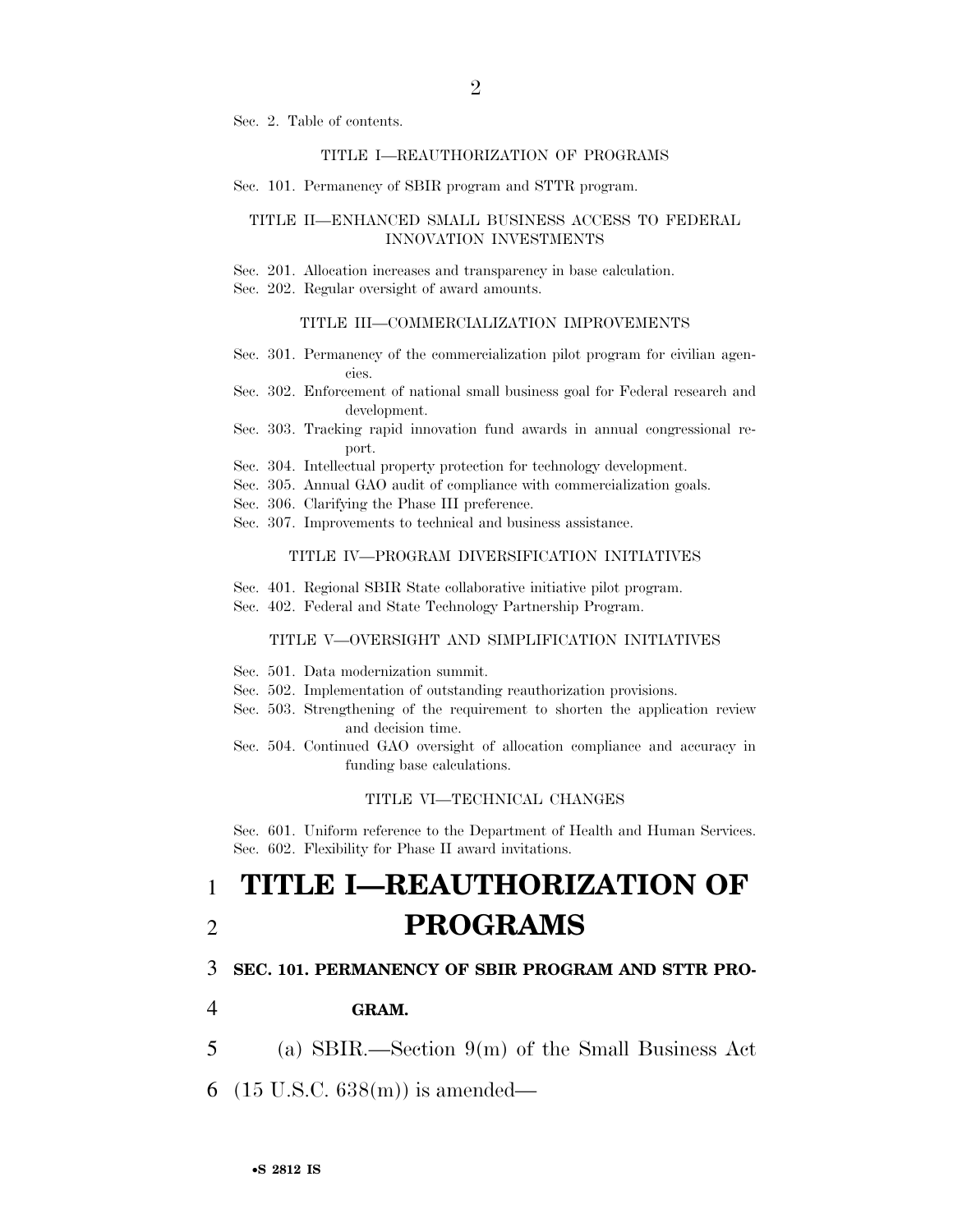(1) in the subsection heading, by striking ''TERMINATION'' and inserting ''SBIR PROGRAM AUTHORIZATION''; and (2) by striking ''terminate on September 30, 2017'' and inserting ''be in effect for each fiscal year''. (b) STTR.—Section 9(n)(1)(A) of the Small Busi-8 ness Act (15 U.S.C.  $638(n)(1)(A)$ ) is amended by striking ''through fiscal year 2017''. **TITLE II—ENHANCED SMALL BUSINESS ACCESS TO FED- ERAL INNOVATION INVEST- MENTS SEC. 201. ALLOCATION INCREASES AND TRANSPARENCY IN BASE CALCULATION.**  (a) SBIR.—Section 9(f) of the Small Business Act (15 U.S.C. 638(f)) is amended—  $(1)$  in paragraph  $(1)$ — (A) in the matter preceding subparagraph (A), by striking ''expend'' and inserting ''obli-21 gate for expenditure"; (B) in subparagraph (H), by striking 23 "and" at the end;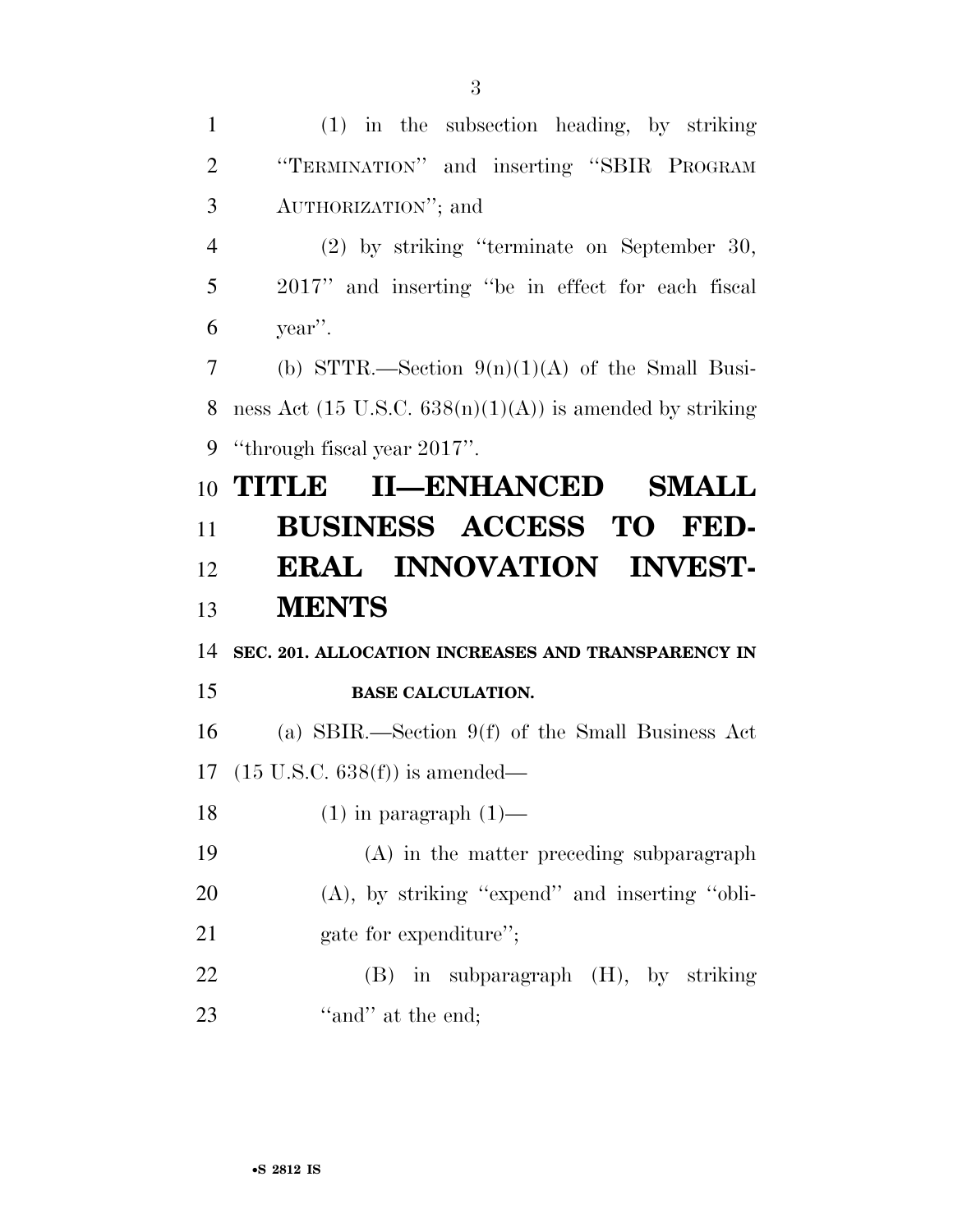| $\mathbf{1}$   | $(C)$ in subparagraph $(I)$ , by striking "and |
|----------------|------------------------------------------------|
| $\overline{2}$ | each fiscal year thereafter," and inserting a  |
| 3              | semicolon; and                                 |
| $\overline{4}$ | (D) by inserting after subparagraph (I) the    |
| 5              | following:                                     |
| 6              | "(J) for a Federal agency other than the       |
| 7              | Department of Defense—                         |
| 8              | "(i) not less than $3.5$ percent of the        |
| 9              | extramural budget for research or research     |
| 10             | and development of the Federal agency in       |
| 11             | each of fiscal years 2018 and 2019;            |
| 12             | "(ii) not less than 4 percent of such          |
| 13             | extramural in each of fiscal years 2020        |
| 14             | and 2021;                                      |
| 15             | "(iii) not less than 4.5 percent of such       |
| 16             | extramural in each of fiscal years 2022        |
| 17             | and 2023;                                      |
| 18             | "(iv) not less than $5$ percent of such        |
| 19             | extramural in each of fiscal years 2024        |
| 20             | and 2025;                                      |
| 21             | "(v) not less than 5.5 percent of such         |
| 22             | extramural in each of fiscal years 2026        |
| 23             | and $2027$ ; and                               |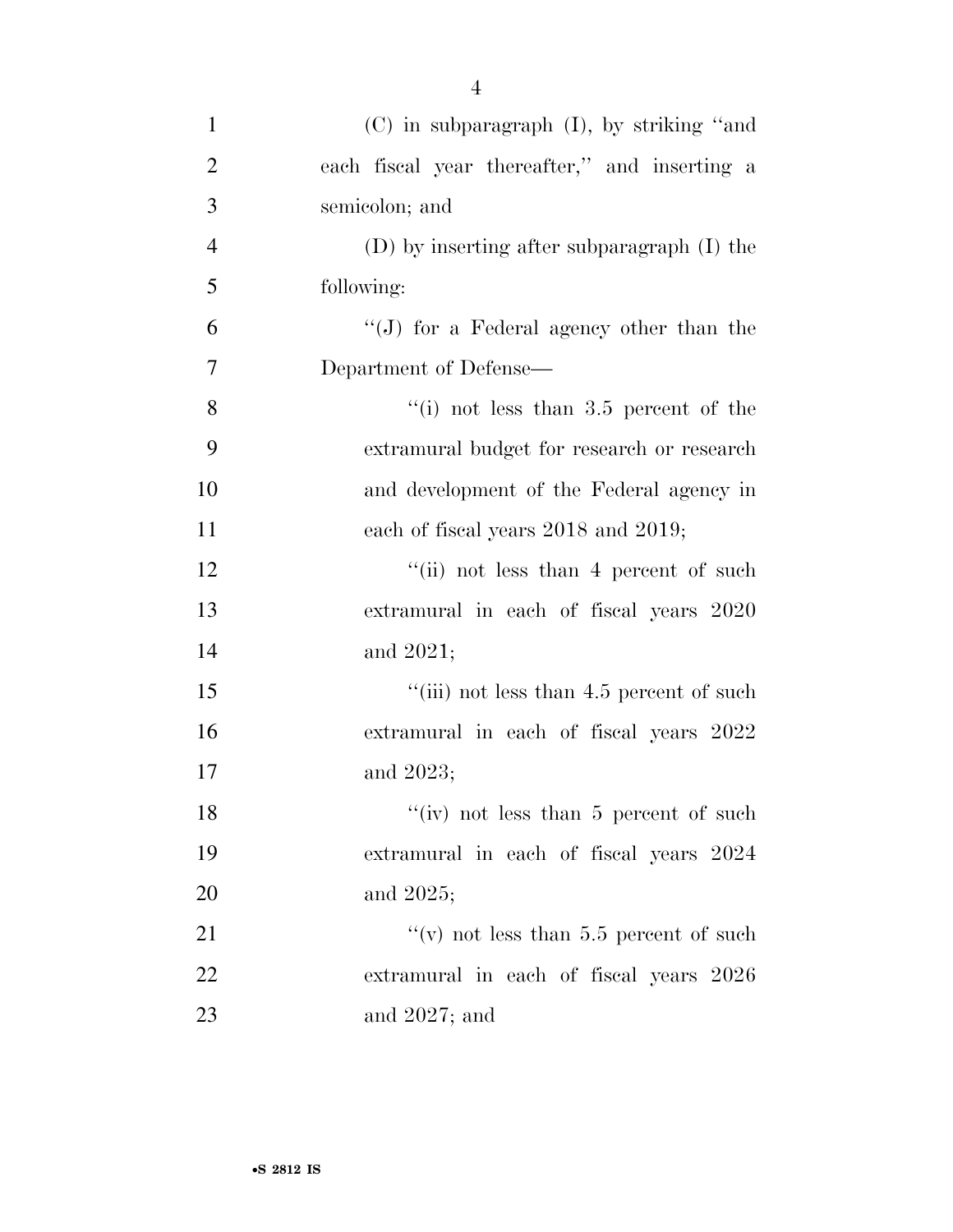| $\mathbf{1}$   | $``$ (vi) not less than 6 percent of such         |
|----------------|---------------------------------------------------|
| $\overline{2}$ | extramural in fiscal year 2028 and each           |
| 3              | fiscal year thereafter; and                       |
| $\overline{4}$ | "(K) for the Department of Defense—               |
| 5              | "(i) not less than $2.5$ percent of the           |
| 6              | budget for research and development of the        |
| 7              | Department of Defense in each of fiscal           |
| 8              | years $2018$ and $2019$ ;                         |
| 9              | "(ii) not less than 3 percent of such             |
| 10             | budget in each of fiscal years 2020 and           |
| 11             | 2021;                                             |
| 12             | "(iii) not less than 3.5 percent of such          |
| 13             | budget in each of fiscal years 2022 and           |
| 14             | 2023;                                             |
| 15             | "(iv) not less than 4 percent of such             |
| 16             | budget in each of fiscal years 2024 and           |
| 17             | 2025;                                             |
| 18             | "(v) not less than $4.5$ percent of such          |
| 19             | budget in each of fiscal years 2026 and           |
| 20             | $2027$ ; and                                      |
| 21             | "(vi) not less than 5 percent of such             |
| 22             | budget in fiscal year 2028 and each fiscal        |
| 23             | year thereafter,";                                |
| 24             | (2) in paragraph $(2)(B)$ , by inserting "(or for |
| 25             | the Department of Defense, an amount of the budg- |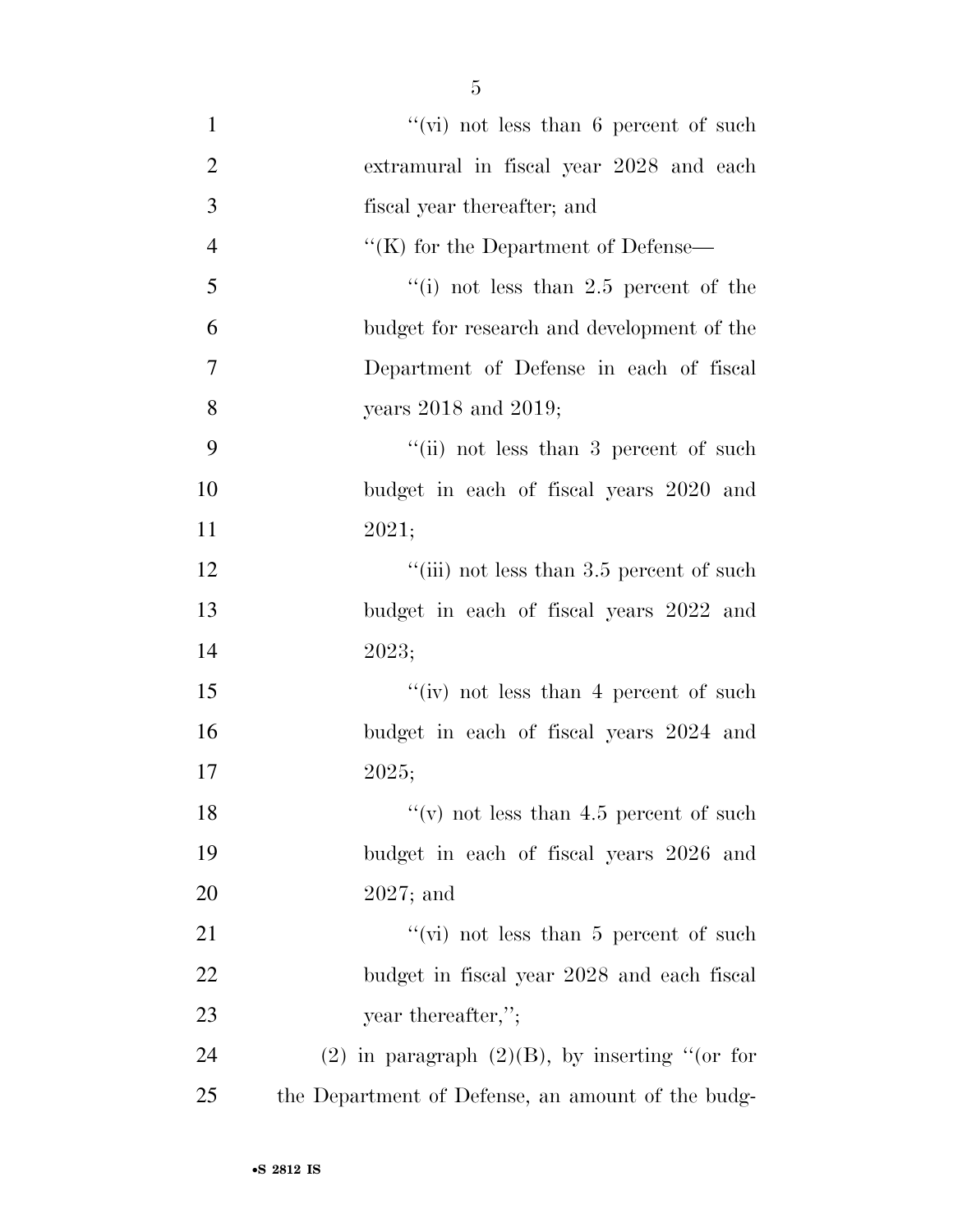| $\mathbf{1}$   | et for basic research of the Department of Defense)" |
|----------------|------------------------------------------------------|
| $\overline{2}$ | after "research"; and                                |
| 3              | $(3)$ in paragraph $(4)$ , by inserting "(or for the |
| $\overline{4}$ | Department of Defense an amount of the budget for    |
| 5              | research of the Department of Defense)" after "of    |
| 6              | the agency".                                         |
| $\overline{7}$ | (b) STTR.—Section $9(n)(1)$ of the Small Business    |
| 8              | Act $(15 \text{ U.S.C. } 638(n)(1))$ is amended—     |
| 9              | $(1)$ in subparagraph $(A)$ —                        |
| 10             | $(A)$ by striking "expend" and inserting             |
| 11             | "obligate for expenditure"; and                      |
| 12             | (B) by striking "not less than the percent-          |
| 13             | age of that extramural budget specified in sub-      |
| 14             | paragraph (B)" and inserting "for a Federal          |
| 15             | agency other than the Department of Defense,         |
| 16             | not less than the percentage of that extramural      |
| 17             | budget specified in subparagraph (B) and, for        |
| 18             | the Department of Defense, not less than the         |
| 19             | percentage of the budget for research and de-        |
| 20             | velopment of the Department of Defense speci-        |
| 21             | fied in subparagraph $(B)$ "; and                    |
| 22             | $(2)$ in subparagraph $(B)$ —                        |
| 23             | $(A)$ in the matter preceding clause (i), by         |
| 24             | striking "the extramural budget required to be       |
| 25             | expended by an agency" and inserting "the ex-        |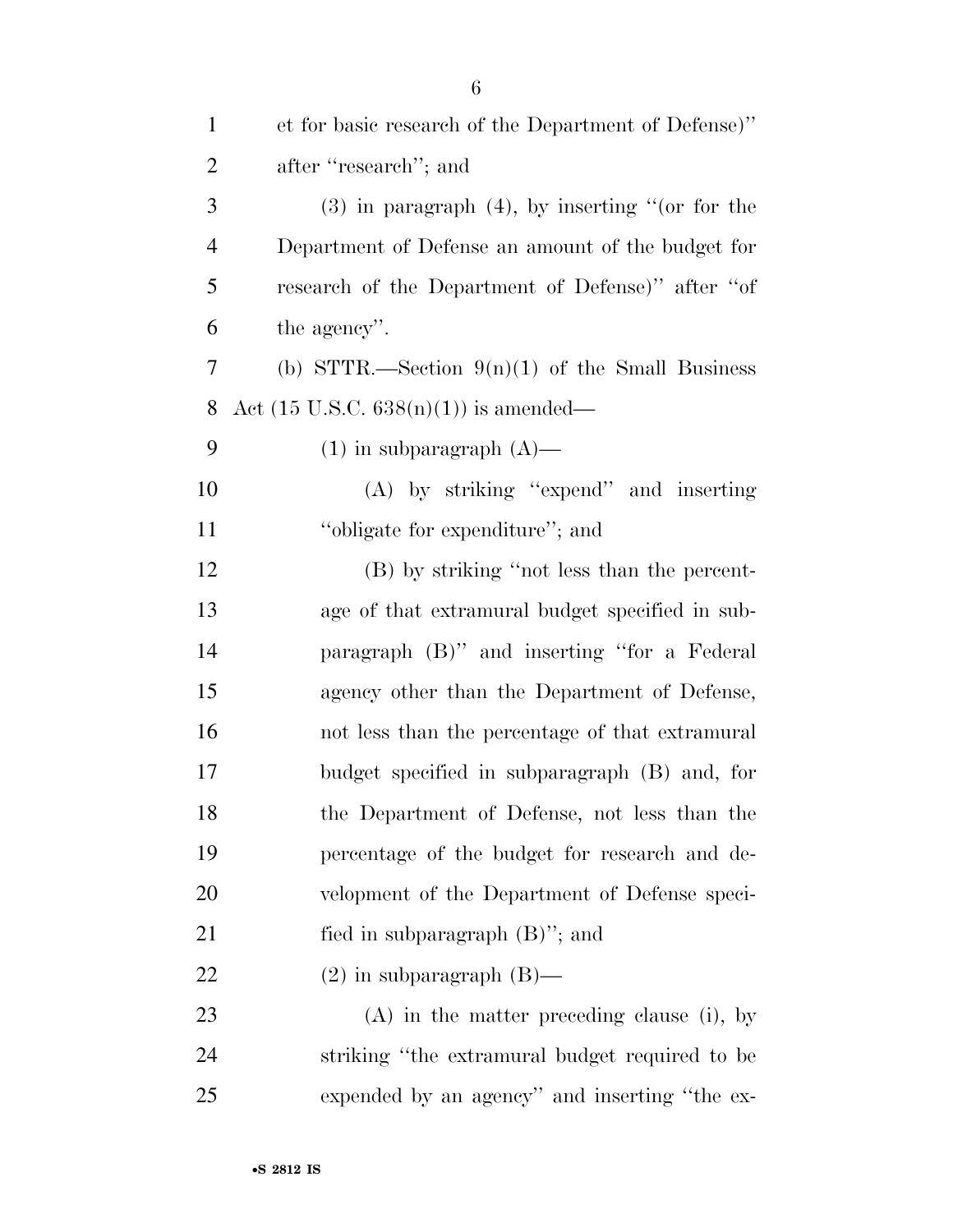| $\mathbf{1}$   | tramural budget, for a Federal agency other             |
|----------------|---------------------------------------------------------|
| $\overline{2}$ | than the Department of Defense, and of the              |
| 3              | budget for research and development, for the            |
| $\overline{4}$ | Department of Defense, required to be obli-             |
| 5              | gated for expenditure with small business con-          |
| 6              | cerns";                                                 |
| 7              | $(B)$ in clause (iv), by striking "and" at the          |
| 8              | end;                                                    |
| 9              | $(C)$ in clause $(v)$ , by striking "fiscal year        |
| 10             | 2016 and each fiscal year thereafter." and in-          |
| 11             | serting "each of fiscal years $2016$ and $2017;$ ";     |
| 12             | and                                                     |
| 13             | (D) by adding at the end the following:                 |
| 14             | "(vi) $0.55$ percent for each of fiscal                 |
| 15             | years $2018$ and $2019$ ;                               |
| 16             | "(vii) $0.65$ percent for each of fiscal                |
| 17             | years $2020$ and $2021$ ;                               |
| 18             | $\lq$ (viii) 0.75 percent for each of fiscal            |
| 19             | years $2022$ and $2023$ ; and                           |
| 20             | "(ix) 1 percent for fiscal year $2024$                  |
| 21             | and each fiscal year thereafter.".                      |
| 22             | SEC. 202. REGULAR OVERSIGHT OF AWARD AMOUNTS.           |
| 23             | (a) ELIMINATION OF AUTOMATIC INFLATION AD-              |
| 24             | JUSTMENTS.—Section $9(j)$ of the Small Business Act (15 |
| 25             | U.S.C. $638(j)$ is amended—                             |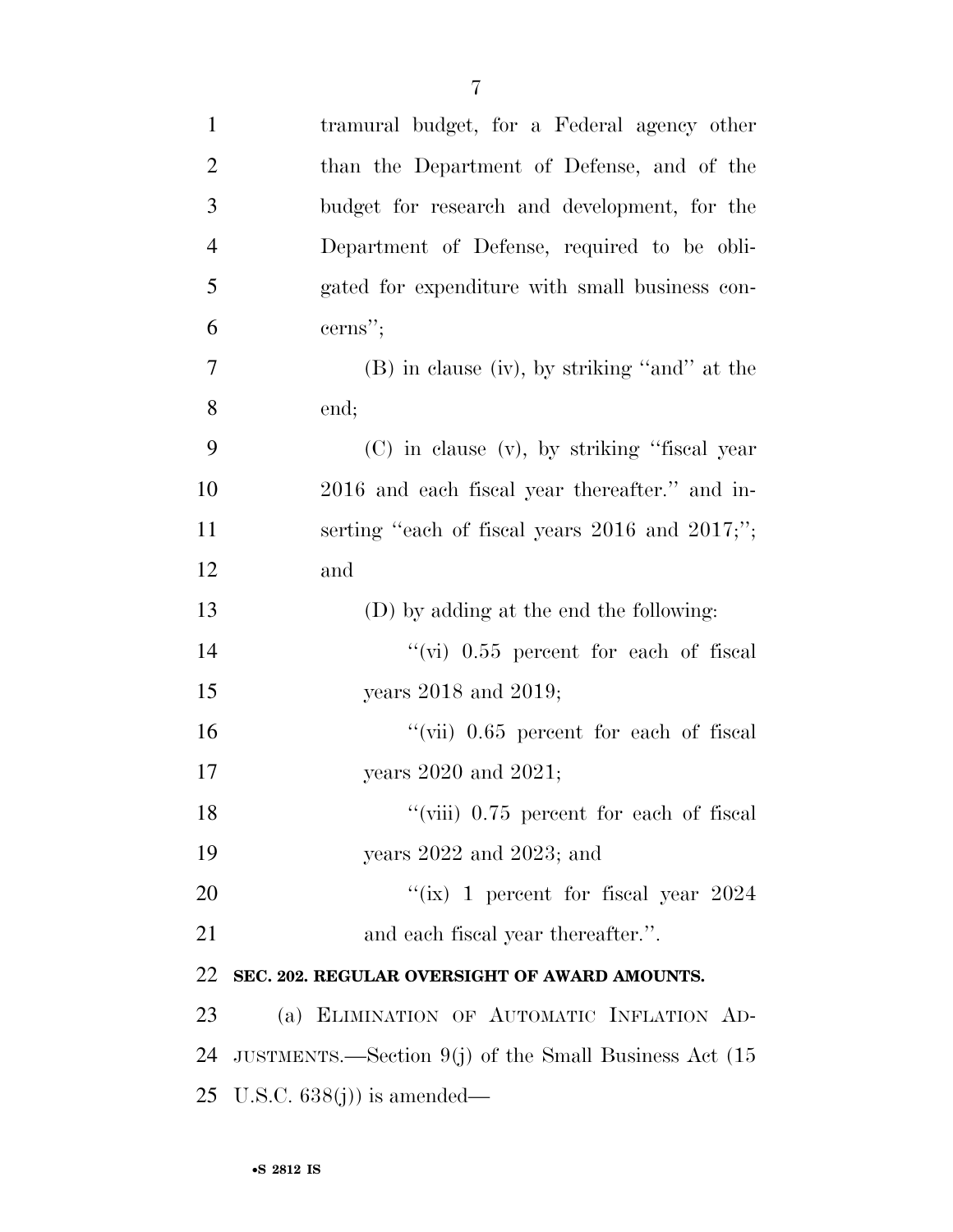| $\mathbf{1}$   | $(1)$ in paragraph $(2)(D)$ , by inserting "through                   |
|----------------|-----------------------------------------------------------------------|
| $\overline{2}$ | fiscal year 2016" after "every year"; and                             |
| 3              | $(2)$ by adding at the end the following:                             |
| $\overline{4}$ | $(4)$ 2016 MODIFICATIONS FOR DOLLAR VALUE                             |
| 5              | OF AWARDS.—Not later than 120 days after the                          |
| 6              | date of enactment of the SBIR and STTR Reau-                          |
| 7              | thorization and Improvement Act of 2016, the Ad-                      |
| 8              | ministrator shall modify the policy directives issued                 |
| 9              | under this subsection to—                                             |
| 10             | $\lq\lq$ eliminate the annual adjustments for                         |
| 11             | inflation of the dollar value of awards described                     |
| 12             | in paragraph $(2)(D)$ ; and                                           |
| 13             | $\lq\lq (B)$ clarify that Congress intends to re-                     |
| 14             | view the dollar value of awards every 3 fiscal                        |
| 15             | years.".                                                              |
| 16             | (b) SENSE OF CONGRESS REGARDING REGULAR RE-                           |
| 17             | VIEW OF THE AWARD SIZES.—It is the sense of Congress                  |
|                | 18 that for fiscal year 2019, and every third fiscal year there-      |
| 19             | after, Congress should evaluate whether the maximum                   |
| 20             | award sizes under the Small Business Innovation Re-                   |
| 21             | search Program under section 9 of the Small Business Act              |
| 22             | $(15 \text{ U.S.C. } 638)$ should be adjusted and, if so, take appro- |
| 23             | priate action to direct that such adjustments be made                 |
| 24             | under the policy directives issued under subsection (j) of            |
| 25             | such section.                                                         |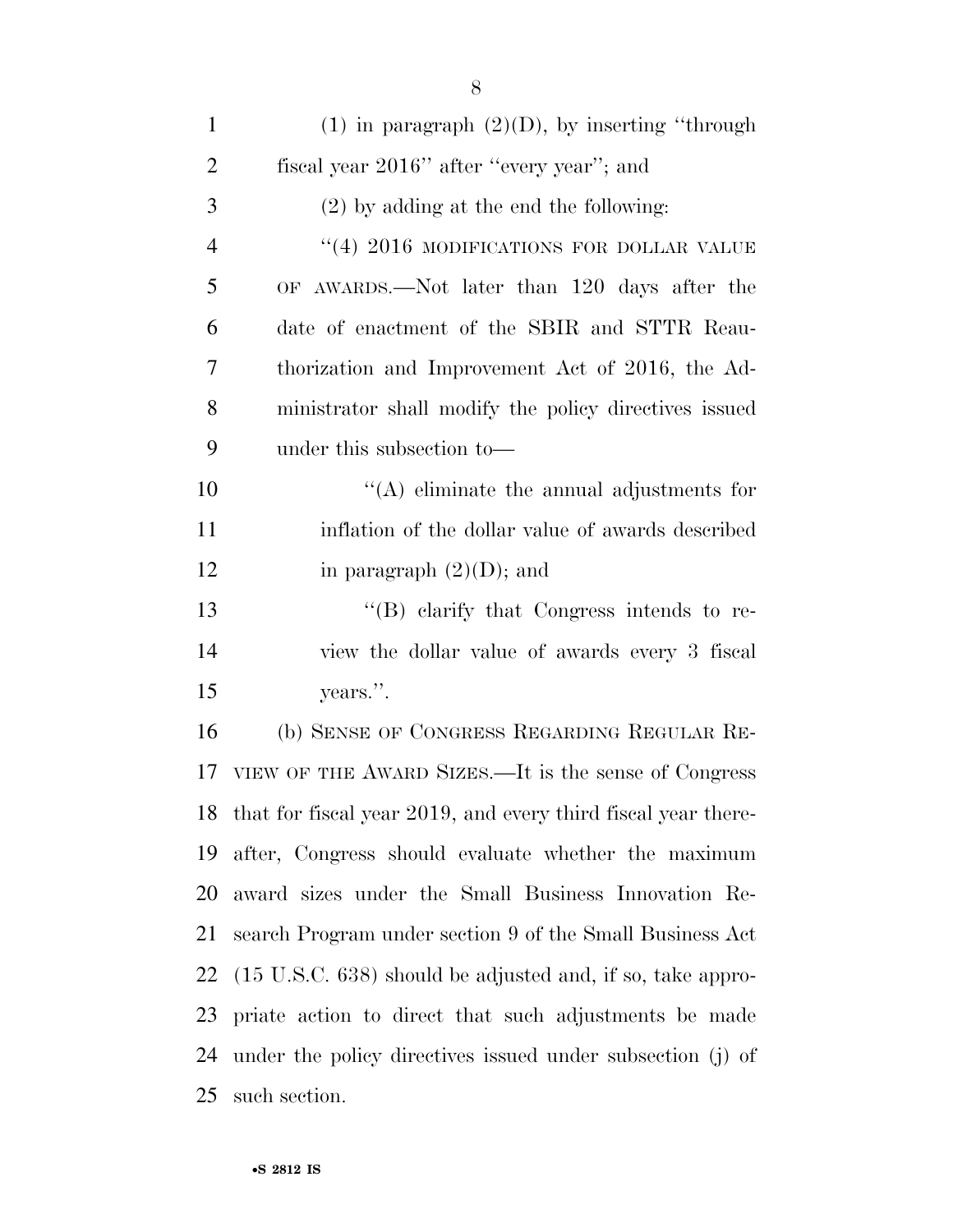(c) CLARIFICATION OF SEQUENTIAL PHASE II AWARDS.—Section 9(ff) of the Small Business Act (15 U.S.C. 638(ff)) is amended by adding at the end the fol- lowing: 5 "(3) CLARIFICATION OF SEQUENTIAL PHASE II AWARDS.—The head of a Federal agency shall en-sure that any sequential Phase II award is made in

 accordance with the limitations on award sizes under subsection (aa).''.

# **TITLE III—COMMERCIALIZATION IMPROVEMENTS**

**SEC. 301. PERMANENCY OF THE COMMERCIALIZATION** 

## **PILOT PROGRAM FOR CIVILIAN AGENCIES.**

 Section 9(gg) of the Small Business Act (15 U.S.C. 15  $638(gg)$  is amended—

 (1) in the subsection heading, by striking ''PILOT PROGRAM'' and inserting ''COMMERCIALIZA-TION DEVELOPMENT AWARDS'';

19 (2) by striking paragraphs  $(2)$ ,  $(7)$ , and  $(8)$ ;

20 (3) by redesignating paragraphs  $(3)$ ,  $(4)$ ,  $(5)$ ,

21 and (6) as paragraphs  $(2)$ ,  $(3)$ ,  $(4)$ , and  $(5)$ , respec-22 tively;

- (4) by adding at the end the following:
- 24 "(6) DEFINITIONS.—In this subsection—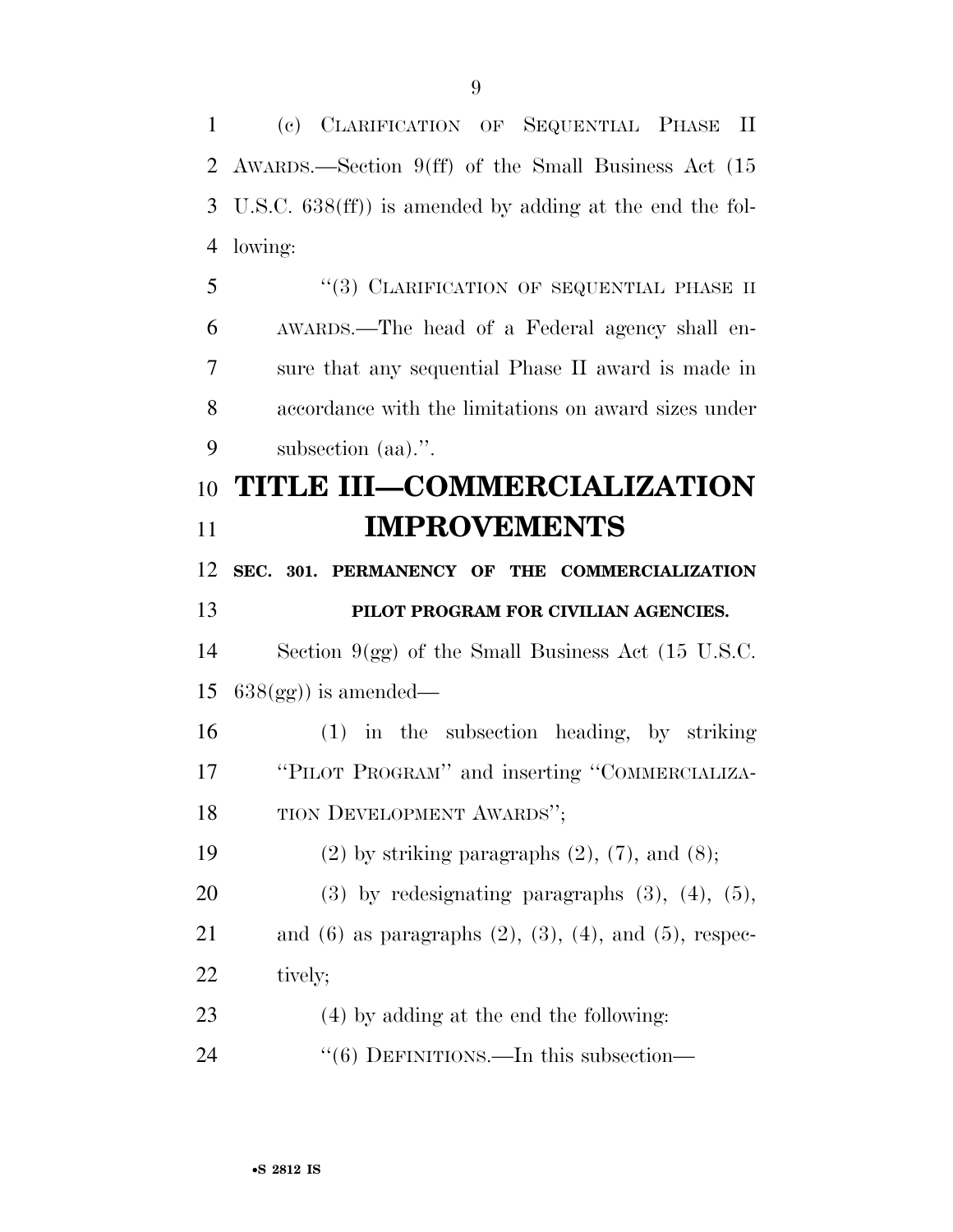$\langle (A)$  the term 'commercialization develop- ment program' means a program established by a covered Federal agency under paragraph (1); and ''(B) the term 'covered Federal agency'— ''(i) means a Federal agency partici- pating in the SBIR program or the STTR program; and ''(ii) does not include the Department of Defense.''; and (5) by striking ''pilot program'' each place it appears and inserting ''commercialization develop- ment program''. **SEC. 302. ENFORCEMENT OF NATIONAL SMALL BUSINESS GOAL FOR FEDERAL RESEARCH AND DEVEL- OPMENT.**  Section 9(h) of the Small Business Act (15 U.S.C. 638(h)) is amended by inserting '', which may not be less than 10 percent for fiscal year 2018, and each fiscal year thereafter,'' after ''shall establish goals''. **SEC. 303. TRACKING RAPID INNOVATION FUND AWARDS IN ANNUAL CONGRESSIONAL REPORT.**  Section 9(b)(7) of the Small Business Act (15 U.S.C.  $638(b)(7)$  is amended—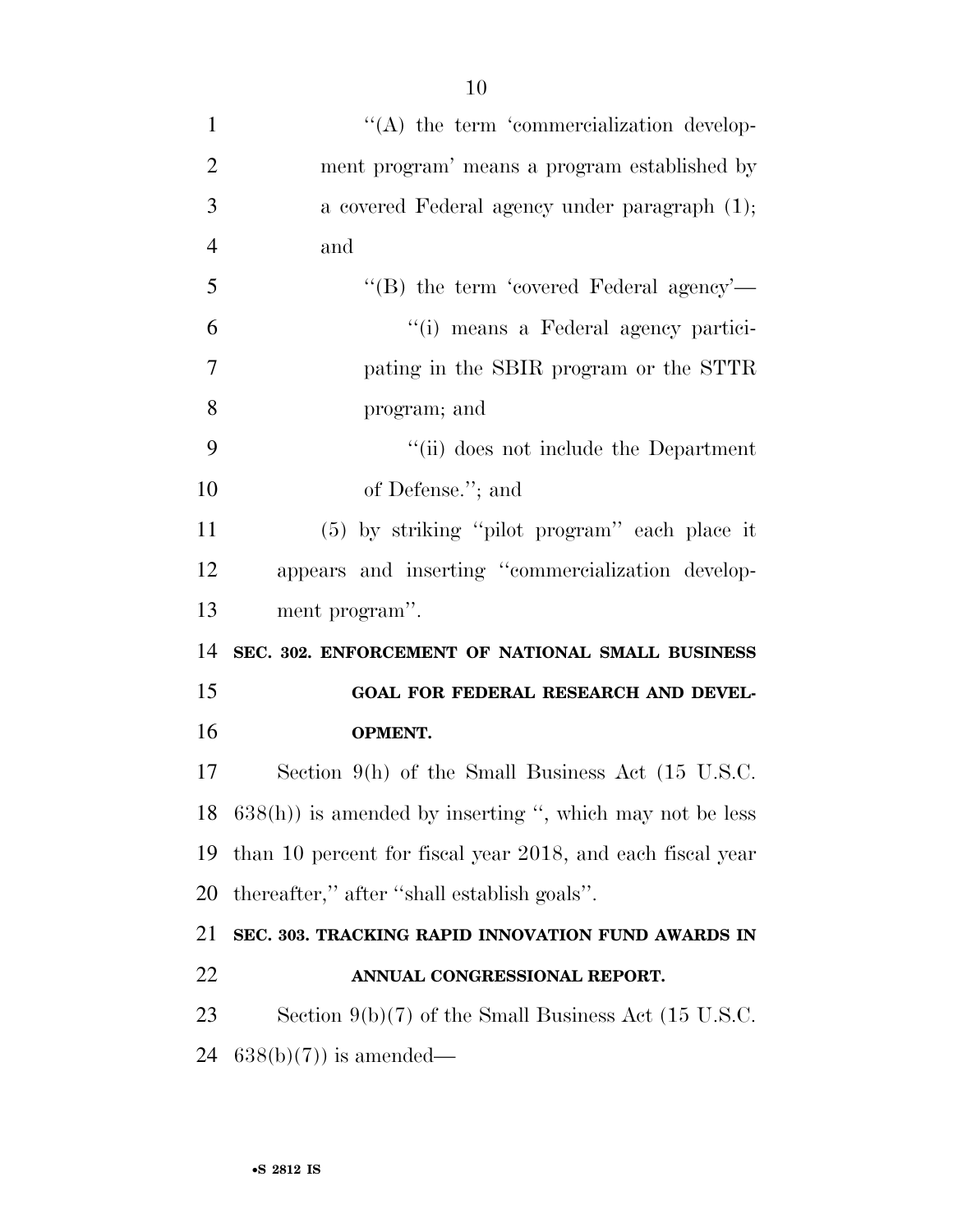| $\mathbf{1}$   | $(1)$ in subparagraph $(F)$ , by striking "and" at   |
|----------------|------------------------------------------------------|
| $\overline{2}$ | the end;                                             |
| 3              | $(2)$ in subparagraph $(G)$ , by striking the period |
| $\overline{4}$ | at the end and inserting "; and"; and                |
| 5              | $(3)$ by adding at the end the following:            |
| 6              | "(H) information regarding awards under              |
| 7              | the Rapid Innovation Program under section           |
| 8              | 1073 of the Ike Skelton National Defense Au-         |
| 9              | thorization Act for Fiscal Year 2011 (Public         |
| 10             | Law 111–383; 124 Stat. 4366; 10 U.S.C. 2359          |
| 11             | note), including—                                    |
| 12             | "(i) the number and dollar amount of                 |
| 13             | awards made under the Rapid Innovation               |
| 14             | Program to business concerns receiving an            |
| 15             | award under the SBIR program or the                  |
| 16             | STTR program;                                        |
| 17             | "(ii) the proportion of awards under                 |
| 18             | the Rapid Innovation Program made to                 |
| 19             | business concerns receiving an<br>award              |
| 20             | under the SBIR program or the STTR                   |
| 21             | program;                                             |
| 22             | "(iii) the proportion of awards under                |
| 23             | the Rapid Innovation Program made to                 |
| 24             | small business concerns; and                         |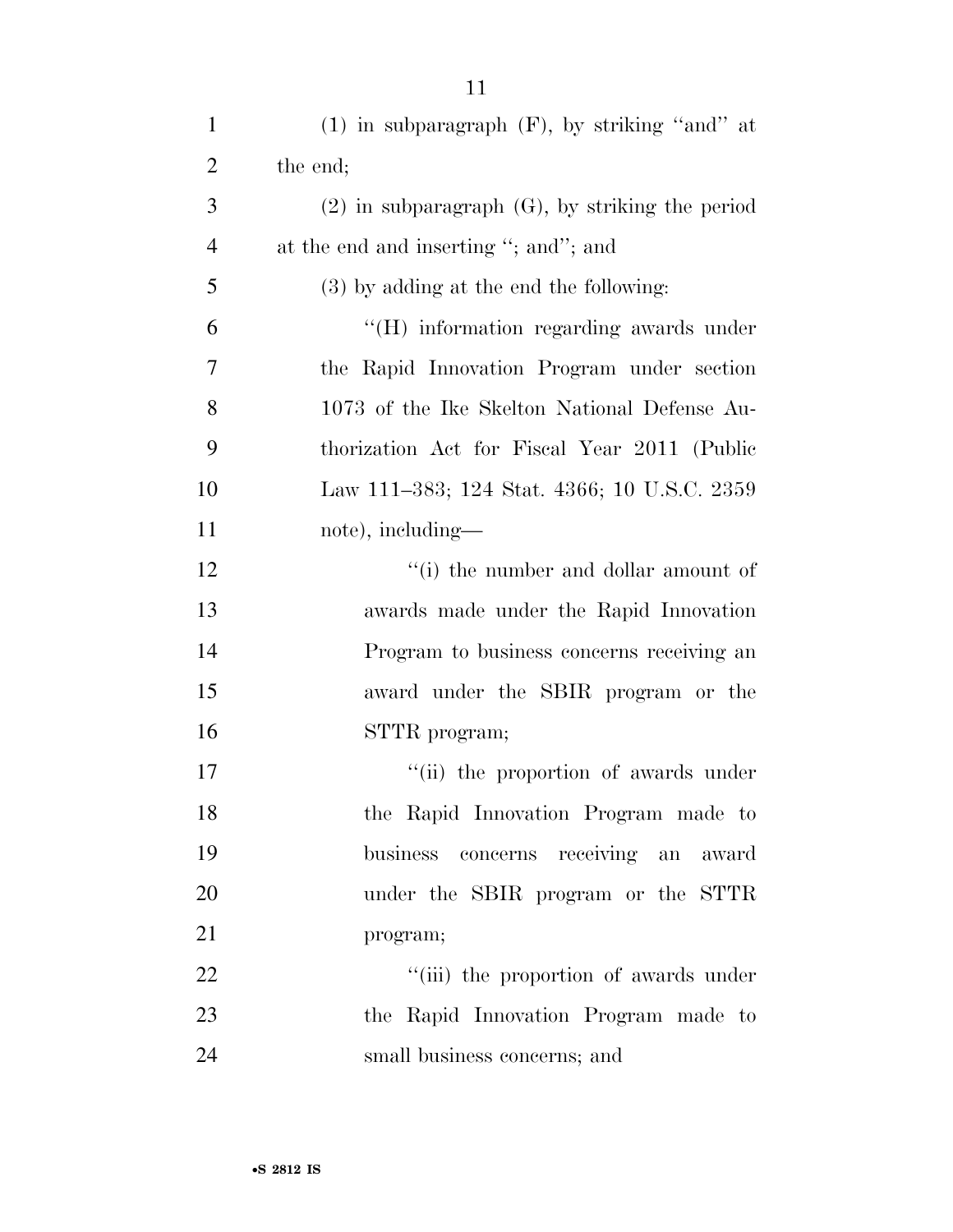1 ''(iv) a projection of the effect on the number of awards under the Rapid Innova- tion Program if amounts to carry out the program were made available as a fixed al- location of the amount appropriated to the Department of Defense for research, devel- opment, test, and evaluation, excluding amounts appropriated for the defense uni- versities;''. **SEC. 304. INTELLECTUAL PROPERTY PROTECTION FOR TECHNOLOGY DEVELOPMENT.**  Section 9 of the Small Business Act (15 U.S.C. 638) is amended by adding at the end the following: 14 "(tt) INTELLECTUAL PROPERTY PROTECTIONS.— ''(1) IN GENERAL.—Subject to paragraph (2)(B), the cost of seeking protection for intellectual property, including a trademark, copyright, or pat- ent, that was created through work performed under an SBIR or STTR award is allowable as an indirect cost under that award. 21 "(2) CLARIFICATION OF PATENT COSTS.— 22 "'(A) IN GENERAL.—A Federal agency shall not directly or indirectly inhibit, through the policies, directives, or practices of the Fed-

eral agency, an otherwise eligible small business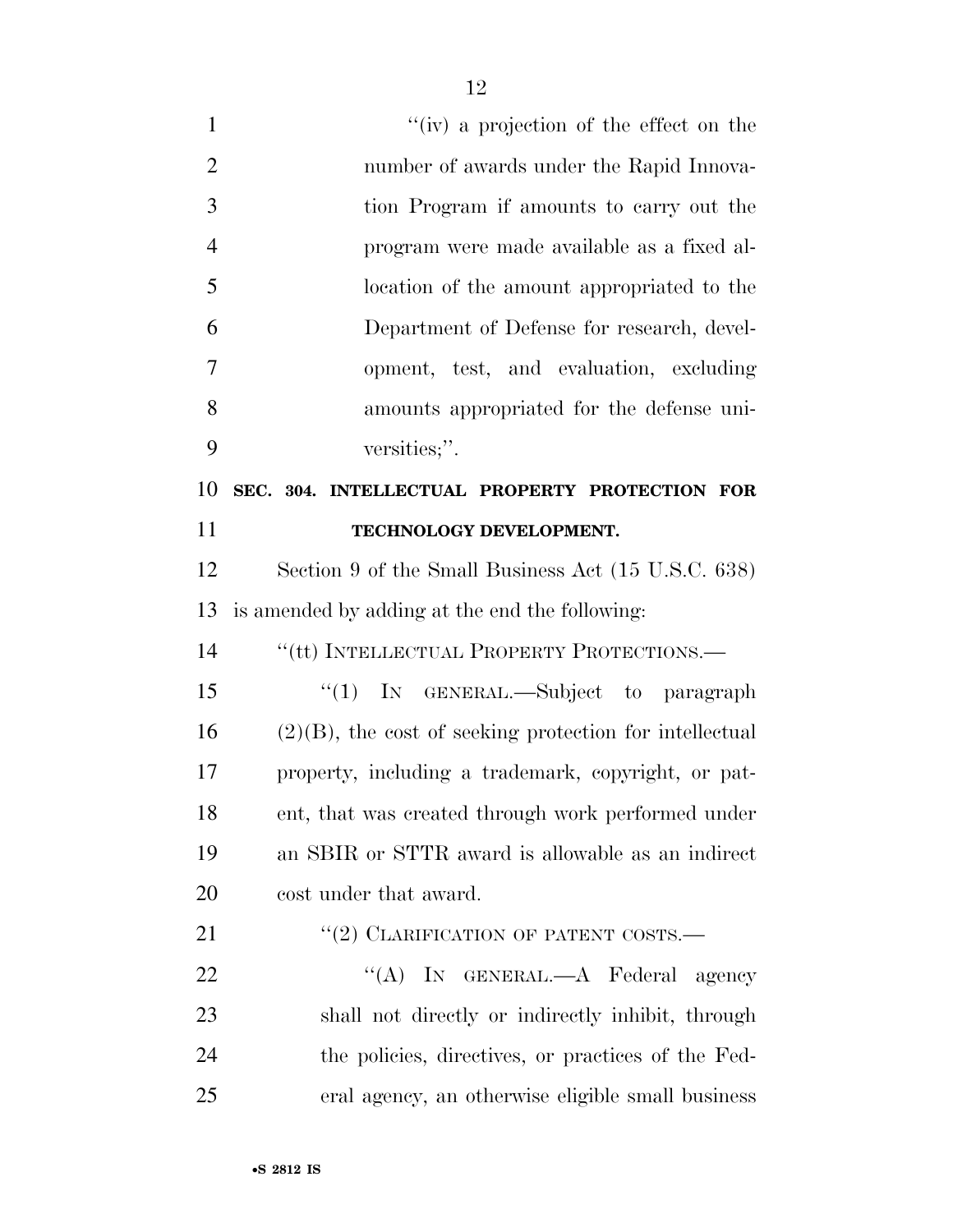| $\mathbf{1}$   | concern performing under an SBIR or STTR         |
|----------------|--------------------------------------------------|
| $\overline{2}$ | award from recovering patent costs incurred as   |
| 3              | requirements under that award, including—        |
| $\overline{4}$ | "(i) the costs of preparing—                     |
| 5              | $\lq\lq$ (I) invention disclosures;              |
| 6              | $\lq\lq$ (II) reports; and                       |
| $\tau$         | "(III) other documents;                          |
| 8              | "(ii) the costs for searching the art to         |
| 9              | the extent necessary to make the invention       |
| 10             | disclosures;                                     |
| 11             | "(iii) other costs in connection with            |
| 12             | the filing and prosecution of a United           |
| 13             | States patent application where title or         |
| 14             | royalty-free license is to be conveyed to the    |
| 15             | Federal Government; and                          |
| 16             | "(iv) general counseling services relat-         |
| 17             | ing to patent matters, including advice on       |
| 18             | patent laws, regulations, clauses, and em-       |
| 19             | ployee agreements.                               |
| 20             | "(B) RECOVERY LIMITATIONS.—After con-            |
| 21             | sultation with contracting or auditing authori-  |
| 22             | ties, the patent costs described in subparagraph |
| 23             | (A) shall be allowable for technology developed  |
| 24             | under a—                                         |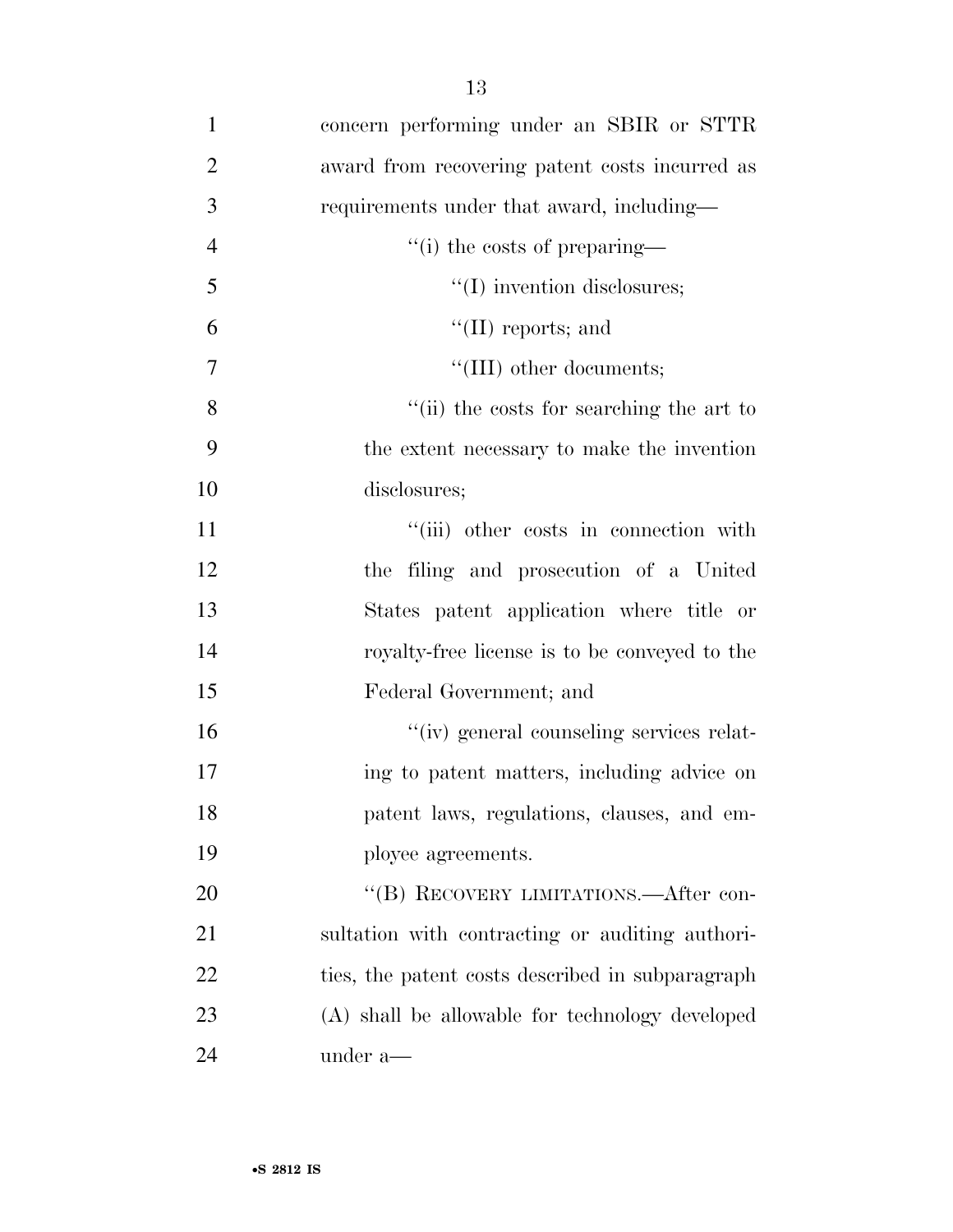1 ''(i) Phase I award, as indirect costs 2 in an amount not greater than  $$5,000;$ 3 ''(ii) Phase II award, as indirect costs 4 in an amount not greater than \$15,000; and ''(iii) Phase III award in which the Federal Government has government pur- pose rights (as defined in section 227.7103–5 of title 48, Code of Federal Regulations).''. **SEC. 305. ANNUAL GAO AUDIT OF COMPLIANCE WITH COM- MERCIALIZATION GOALS.**  Section 9(nn) of the Small Business Act (15 U.S.C. 638(nn)) is amended to read as follows: 15 "(nn) ANNUAL GAO REPORT ON GOVERNMENT COMPLIANCE WITH GOALS, INCENTIVES, AND PHASE III PREFERENCE.—Not later than 1 year after the date of enactment of the SBIR and STTR Reauthorization and

 Improvement Act of 2016, and every year thereafter until the date that is 5 years after the date of enactment of the SBIR and STTR Reauthorization and Improvement Act of 2016, the Comptroller General of the United States shall submit to the Committee on Small Business and En- trepreneurship of the Senate and the Committee on Small Business of the House of Representatives a report that—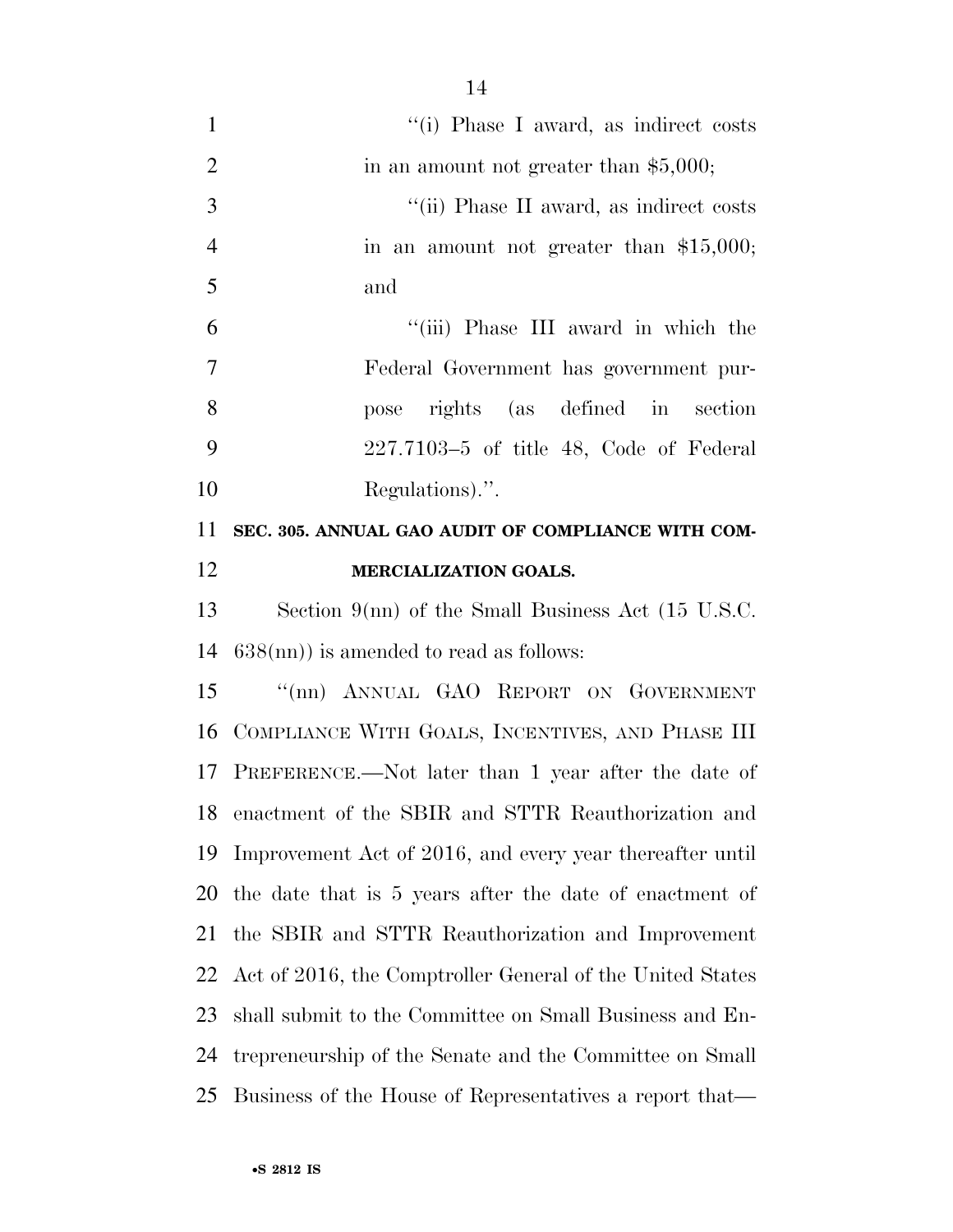| $\mathbf{1}$   | $\cdot$ (1) discusses the status of the compliance of |
|----------------|-------------------------------------------------------|
| $\overline{2}$ | Federal agencies with the requirements or authori-    |
| 3              | ties established under—                               |
| $\overline{4}$ | $\lq\lq$ subsection (h), relating to the estab-       |
| 5              | lishment by certain Federal agencies of a goal        |
| 6              | for funding agreements for research and re-           |
| $\overline{7}$ | search and development with small business            |
| 8              | concerns;                                             |
| 9              | "(B) subsection (y)(5)(A), relating to the            |
| 10             | requirement for the Department of Defense to          |
| 11             | establish goals for the transition of Phase III       |
| 12             | technologies in subcontracting plans;                 |
| 13             | "(C) subsection $(y)(5)(B)$ , relating to the         |
| 14             | requirement for the Department of Defense to          |
| 15             | establish procedures for a prime contractor to        |
| 16             | report the number and dollar amount of con-           |
| 17             | tracts with small business concerns for Phase         |
| 18             | III SBIR projects or STTR projects of the             |
| 19             | prime contractor; and                                 |
| 20             | "(D) subsection $(y)(6)$ , relating to the re-        |
| 21             | quirement for the Department of Defense to set        |
| 22             | a goal to increase the number of Phase II SBIR        |
| 23             | and STTR contracts that transition into pro-          |
| 24             | grams of record or fielded systems;                   |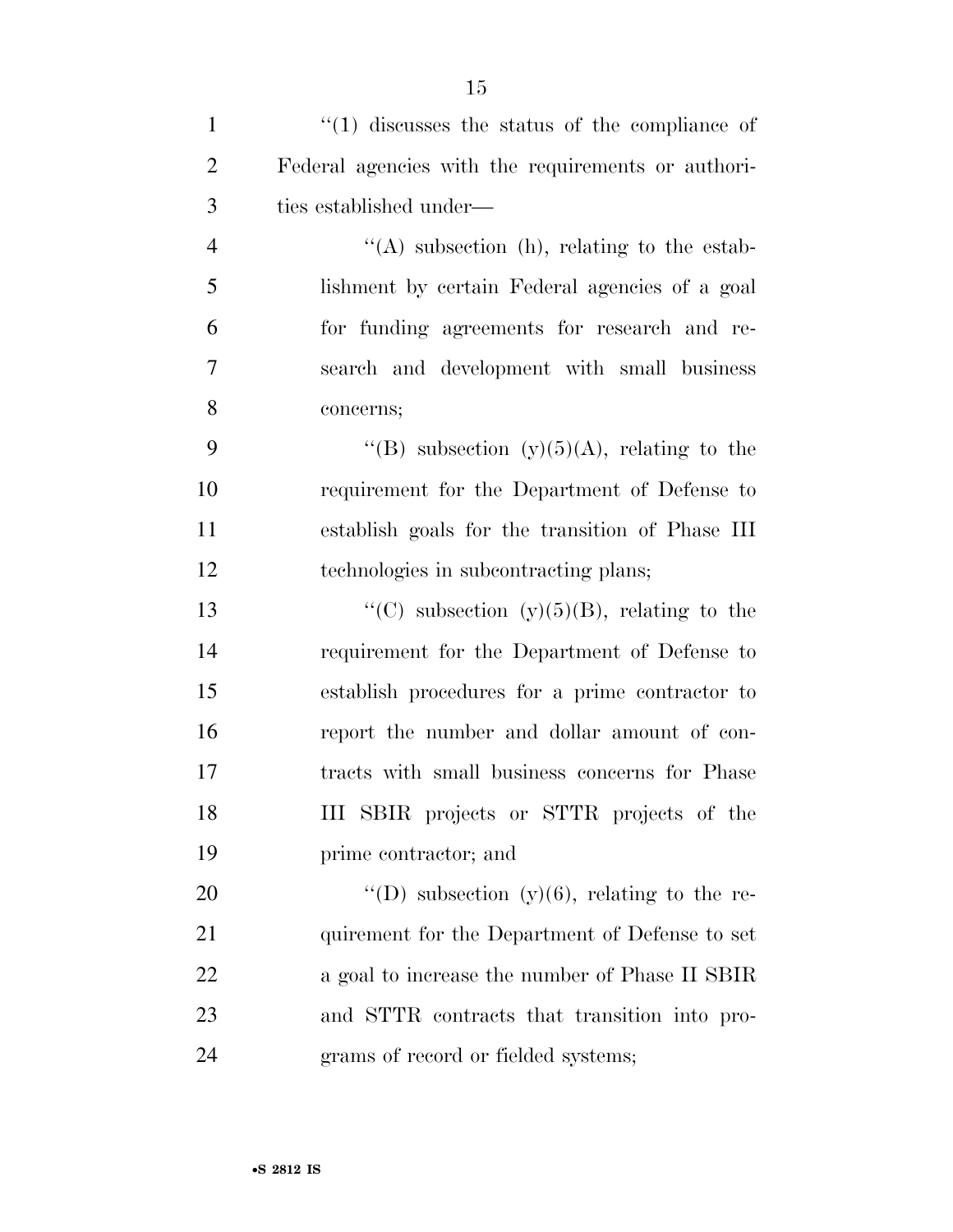| $\mathbf{1}$   | $\lq(2)$ includes, for a Federal agency that is in   |
|----------------|------------------------------------------------------|
| $\overline{2}$ | compliance with a requirement described under        |
| 3              | paragraph (1), a description of how the Federal      |
| $\overline{4}$ | agency achieved compliance; and                      |
| 5              | $\lq(3)$ includes a list, organized by Federal agen- |
| 6              | cy, of small business concerns that have asserted    |
| $\overline{7}$ | $that-$                                              |
| 8              | $\lq\lq$ technology of the small business con-       |
| 9              | cern was stolen by the Government or a prime         |
| 10             | contractor; or                                       |
| 11             | $\lq\lq$ (B) the Federal agency solicited bids for   |
| 12             | a contract that was for work that derived from,      |
| 13             | extended, or completed efforts made under prior      |
| 14             | funding agreements under the SBIR program            |
| 15             | or STTR program.".                                   |
| 16             | SEC. 306. CLARIFYING THE PHASE III PREFERENCE.       |
| 17             | Section $9(r)$ of the Small Business Act (15 U.S.C.  |
| 18             | $638(r)$ is amended—                                 |
| 19             | $(1)$ by striking paragraph $(4)$ ;                  |
| 20             | $(2)$ by redesignating paragraph $(2)$ as para-      |
| 21             | graph (4), and transferring such paragraph to after  |
| 22             | paragraph $(3)$ ; and                                |
| 23             | $(3)$ by inserting after paragraph $(1)$ the fol-    |
| 24             | lowing:                                              |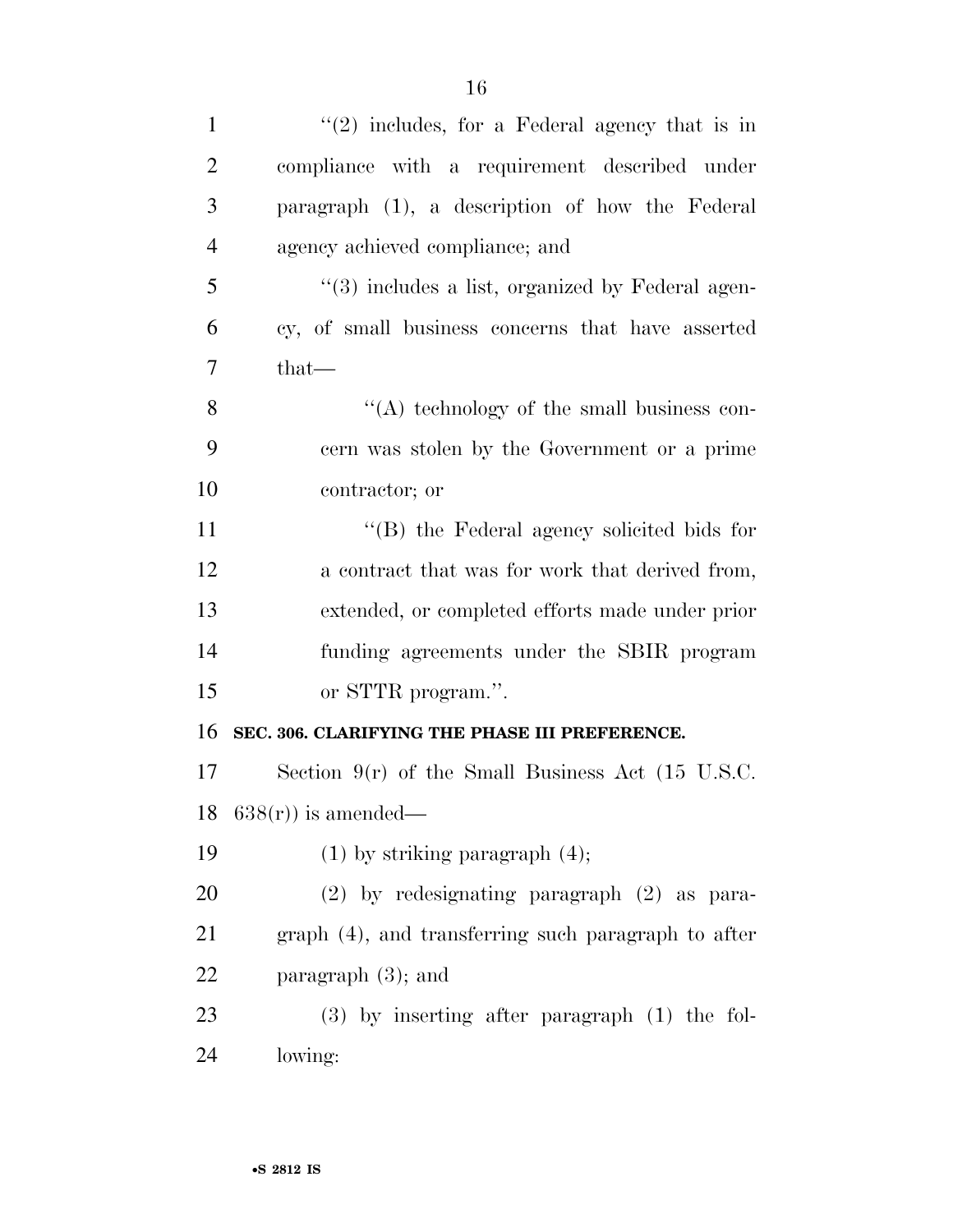| $\mathbf{1}$   | "(2) PHASE III AWARD DIRECTION FOR AGEN-                     |
|----------------|--------------------------------------------------------------|
| $\overline{2}$ | CIES AND PRIME CONTRACTORS.—To the greatest                  |
| 3              | extent practicable, Federal agencies and Federal             |
| $\overline{4}$ | prime contractors shall issue Phase III awards relat-        |
| 5              | ing to technology, including sole source awards and          |
| 6              | awards under the Defense Research and Develop-               |
| 7              | ment Rapid Innovation Program under section 1073             |
| 8              | of the Ike Skelton National Defense Authorization            |
| 9              | Act for Fiscal Year 2011 (Public Law 111–383; 124            |
| 10             | Stat. 4366; 10 U.S.C. 2359 note), to the SBIR and            |
| 11             | STTR award recipients that developed the tech-               |
| 12             | nology.".                                                    |
|                |                                                              |
| 13             | SEC. 307. IMPROVEMENTS TO TECHNICAL AND BUSINESS             |
| 14             | ASSISTANCE.                                                  |
| 15             | Section 9(q) of the Small Business Act $(15 \text{ U.S.C.})$ |
| 16             | $638(q)$ is amended—                                         |
| 17             | $(1)$ in the subsection heading, by inserting                |
| 18             | "AND BUSINESS" after "TECHNICAL";                            |
| 19             | $(2)$ in paragraph $(1)$ —                                   |
| 20             | (A) in the matter preceding subparagraph                     |
| 21             | $(A)$ —                                                      |
| 22             | (i) by inserting "and business" before                       |
| 23             | "assistance services"; and                                   |
| 24             | (ii) by inserting "assistance"<br>with                       |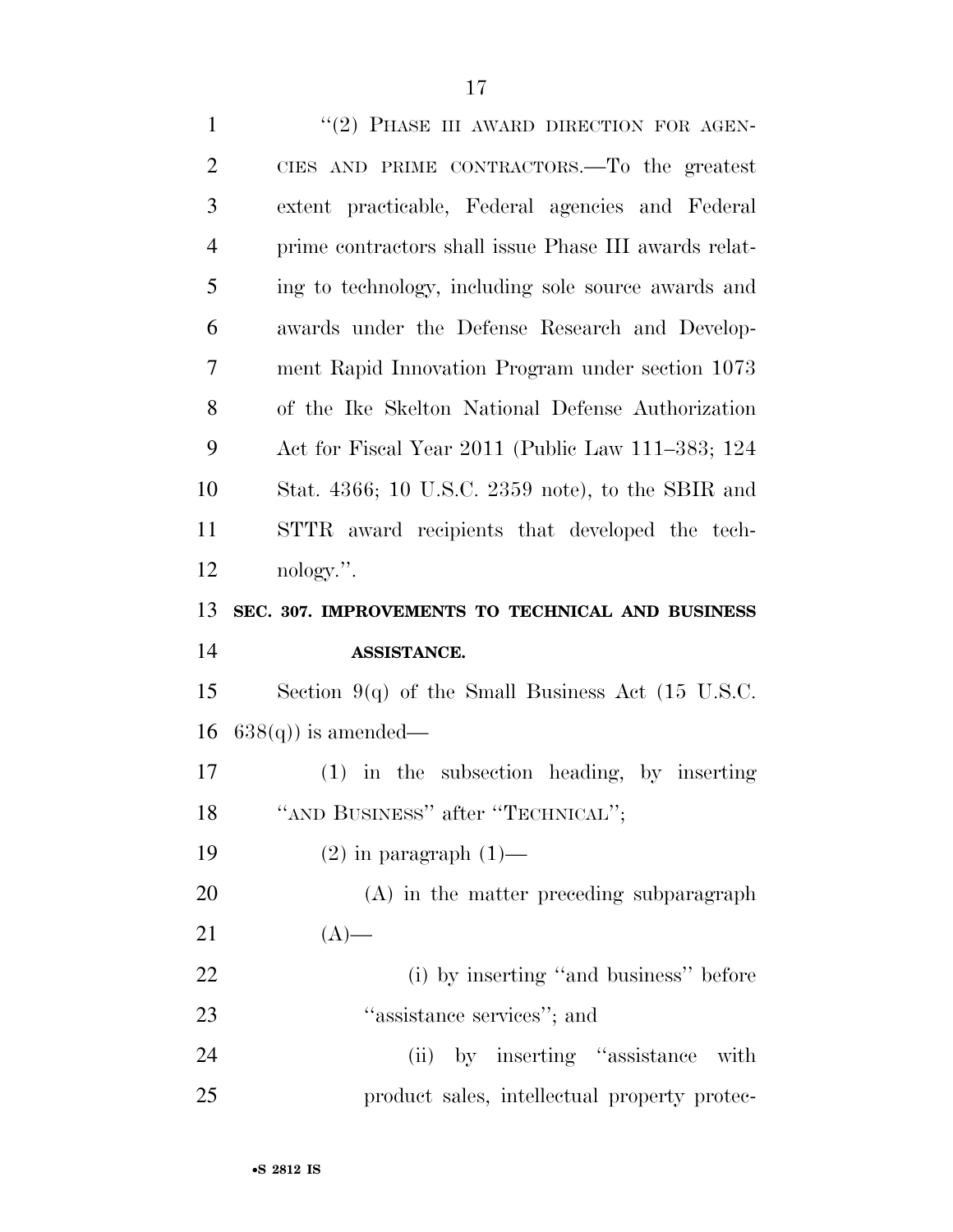| $\mathbf{1}$   | tions, market research," after "tech-               |
|----------------|-----------------------------------------------------|
| $\overline{2}$ | nologies,"; and                                     |
| 3              | $(B)$ in subparagraph $(D)$ , by inserting ",       |
| $\overline{4}$ | including intellectual property protections" be-    |
| 5              | fore the period at the end; and                     |
| 6              | $(3)$ in paragraph $(3)$ —                          |
| 7              | $(A)$ in subparagraph $(A)$ , by striking           |
| 8              | "\$5,000 per year" each place that term appears     |
| 9              | and inserting " $$6,500$ per project";              |
| 10             | $(B)$ in subparagraph $(B)$ , by striking           |
| 11             | "\$5,000 per year" each place that term appears     |
| 12             | and inserting "\$15,000 per project";               |
| 13             | $(C)$ in subparagraph $(C)$ , by inserting "or      |
| 14             | business" after "technical"; and                    |
| 15             | (D) in subparagraph $(D)$ , by inserting "or        |
| 16             | business" after "technical" each place that         |
| 17             | term appears.                                       |
| 18             | <b>TITLE IV-PROGRAM</b>                             |
| 19             | <b>DIVERSIFICATION INITIATIVES</b>                  |
| 20             | SEC. 401. REGIONAL SBIR STATE COLLABORATIVE INITIA- |
| 21             | TIVE PILOT PROGRAM.                                 |
| 22             | Section 9 of the Small Business Act (15 U.S.C. 638) |
| 23             | is amended—                                         |
| 24             | $(1)$ in subsection $(mm)$ —                        |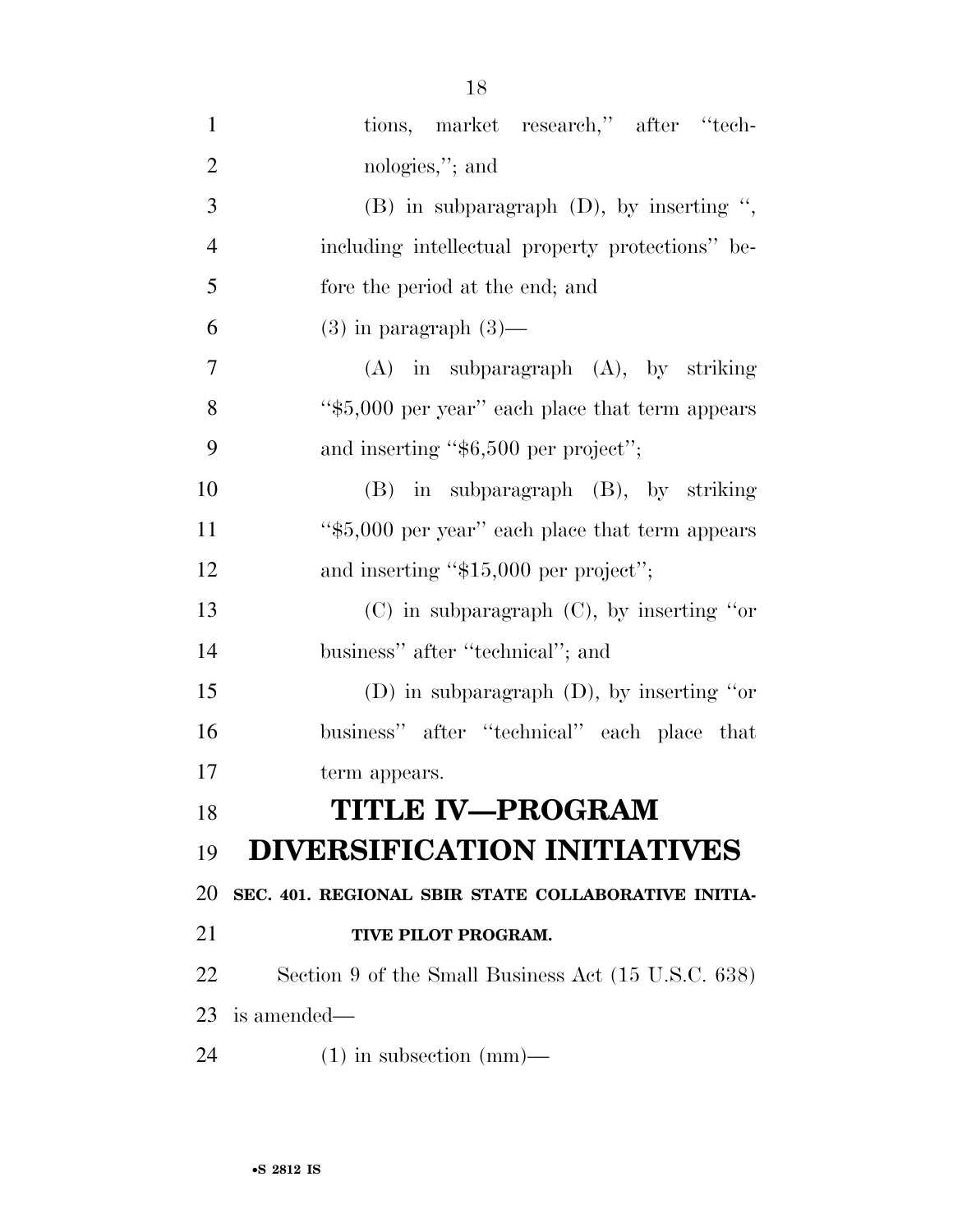| $\mathbf{1}$   | $(A)$ in paragraph $(1)$ , in the matter pre-  |
|----------------|------------------------------------------------|
| $\overline{2}$ | ceding subparagraph $(A)$ , by striking "2017" |
| 3              | and inserting "2021"; and                      |
| $\overline{4}$ | (B) by adding at the end the following:        |
| 5              | "(7) SBIR AND STTR PROGRAMS; FAST PRO-         |
| 6              | GRAM.-                                         |
| 7              | "(A) DEFINITION.—In this paragraph, the        |
| 8              | term 'covered Federal agency' means a Federal  |
| 9              | agency that—                                   |
| 10             | $\lq\lq$ (i) is required to conduct an SBIR    |
| 11             | program; and                                   |
| 12             | "(ii) elects to use the funds allocated        |
| 13             | to the SBIR program of the Federal agen-       |
| 14             | cy for the purposes described in paragraph     |
| 15             | (1).                                           |
| 16             | "(B) REQUIREMENT.—Each covered Fed-            |
| 17             | eral agency shall transfer an amount equal to  |
| 18             | 15 percent of the funds that are used for the  |
| 19             | purposes described in paragraph (1) to the Ad- |
| 20             | ministration-                                  |
| 21             | "(i) for the Regional SBIR State Col-          |
| 22             | laborative Initiative Pilot Program estab-     |
| 23             | lished under subsection (uu);                  |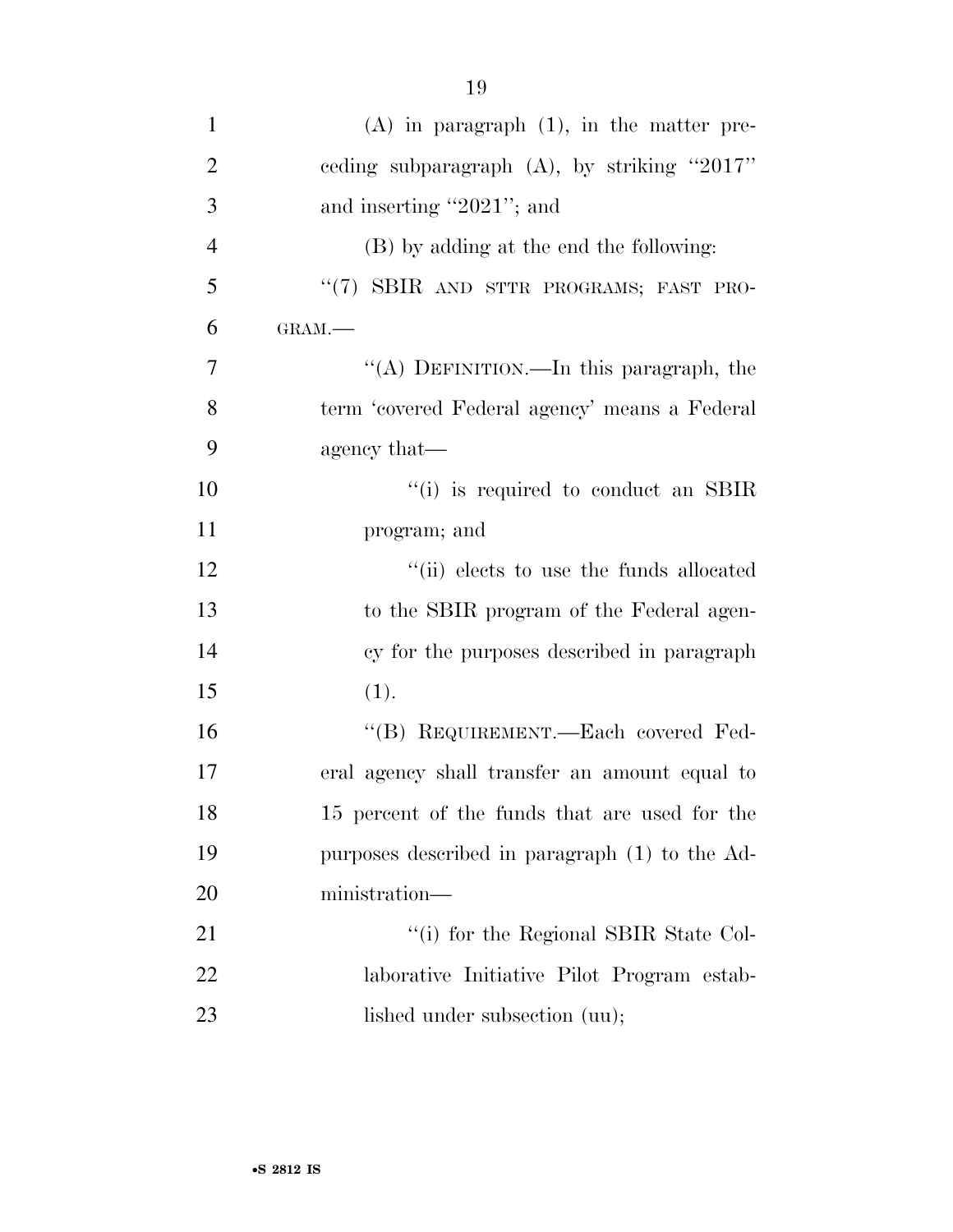| $\mathbf{1}$   | "(ii) for the Federal and State Tech-            |
|----------------|--------------------------------------------------|
| $\overline{2}$ | nology Partnership Program established           |
| 3              | under section 34; and                            |
| $\overline{4}$ | "(iii) to support the Office of the Ad-          |
| 5              | ministration that administers the SBIR           |
| 6              | program and the STTR program, subject            |
| $\overline{7}$ | to agreement from other agencies about           |
| 8              | how the funds will be used, in carrying out      |
| 9              | those programs and the programs de-              |
| 10             | scribed in clauses (i) and (ii).                 |
| 11             | $``(8)$ PILOT PROGRAM.—                          |
| 12             | "(A) IN GENERAL.—Of amounts provided             |
| 13             | to the Administration under paragraph (7), not   |
| 14             | less than $$5,000,000$ shall be used to provide  |
| 15             | awards under the Regional SBIR State Collabo-    |
| 16             | rative Initiative Pilot Program established      |
| 17             | under subsection (uu) for each fiscal year in    |
| 18             | which the program is in effect.                  |
| 19             | "(B) DISBURSEMENT FLEXIBILITY.—The               |
| 20             | Administration<br>may use any unused funds       |
| 21             | made available under subparagraph (A) as of      |
| 22             | April 1 of each fiscal year for awards to carry  |
| 23             | out clauses (ii) and (iii) of paragraph $(7)(B)$ |
| 24             | after providing written notice to-               |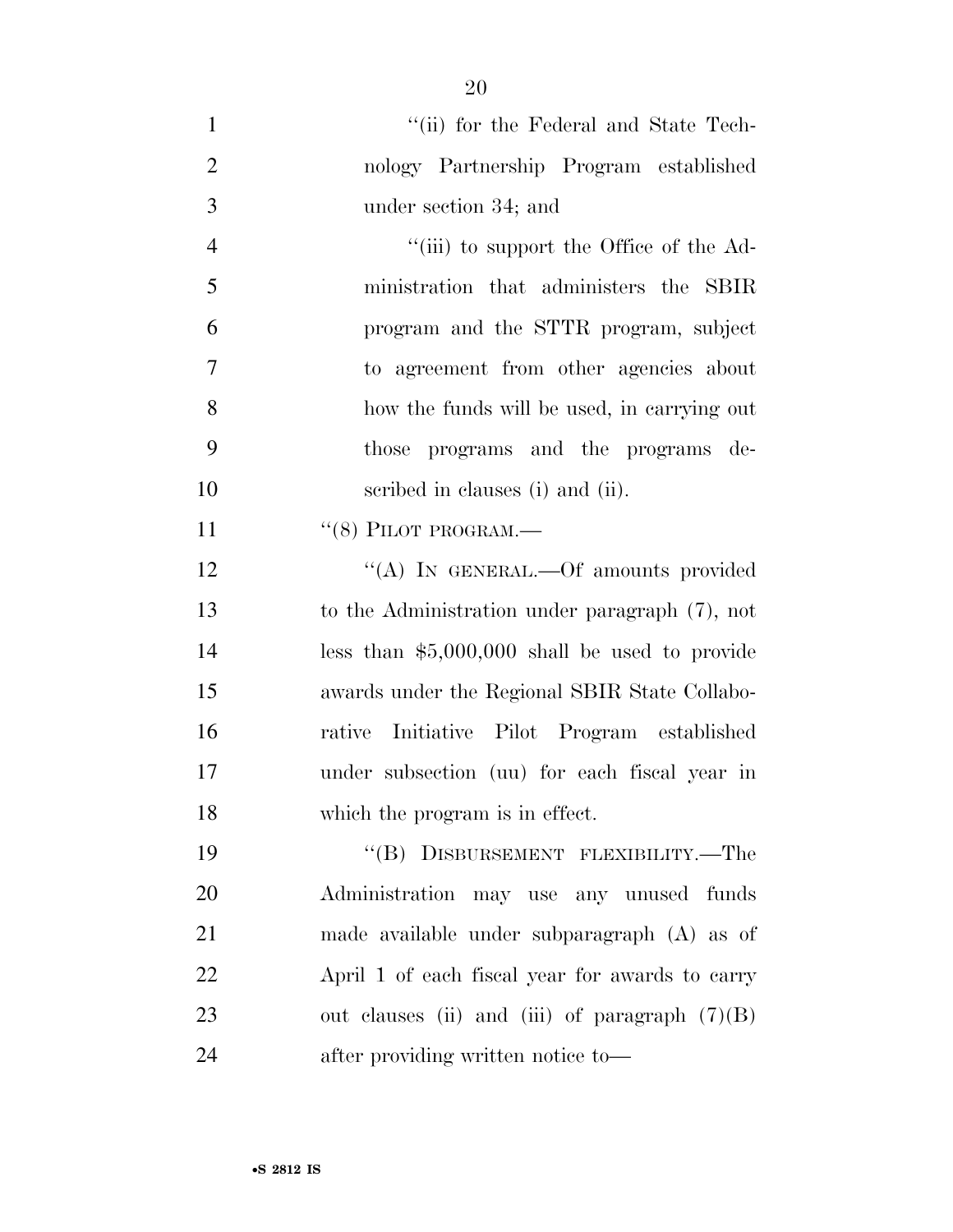| $\mathbf{1}$   | "(i) the Committee on Small Business               |
|----------------|----------------------------------------------------|
| $\overline{2}$ | and Entrepreneurship and the Committee             |
| 3              | on Appropriations of the Senate; and               |
| $\overline{4}$ | "(ii) the Committee on Small Busi-                 |
| 5              | ness and the Committee on Appropriations           |
| 6              | of the House of Representatives."; and             |
| 7              | $(2)$ by adding after subsection (tt), as added by |
| 8              | section 304 of this Act, the following:            |
| 9              | "(uu) REGIONAL SBIR STATE COLLABORATIVE INI-       |
| 10             | TIATIVE PILOT PROGRAM.—                            |
| 11             | "(1) DEFINITIONS.—In this subsection—              |
| 12             | "(A) the term 'eligible entity' means—             |
| 13             | "(i) a research institution; and                   |
| 14             | "(ii) a small business concern;                    |
| 15             | "(B) the term 'eligible State' means—              |
| 16             | "(i) a State that the Administrator                |
| 17             | determines is in the bottom half of States,        |
| 18             | based on the average number of annual              |
| 19             | SBIR program awards made to companies              |
| 20             | in the State for the preceding 3 years for         |
| 21             | which the Administration has applicable            |
| 22             | data; and                                          |
| 23             | "(ii) an EPSCoR State that—                        |
| 24             | $\lq\lq$ (I) is a State described in clause        |
| 25             | $(i)$ ; or                                         |
|                |                                                    |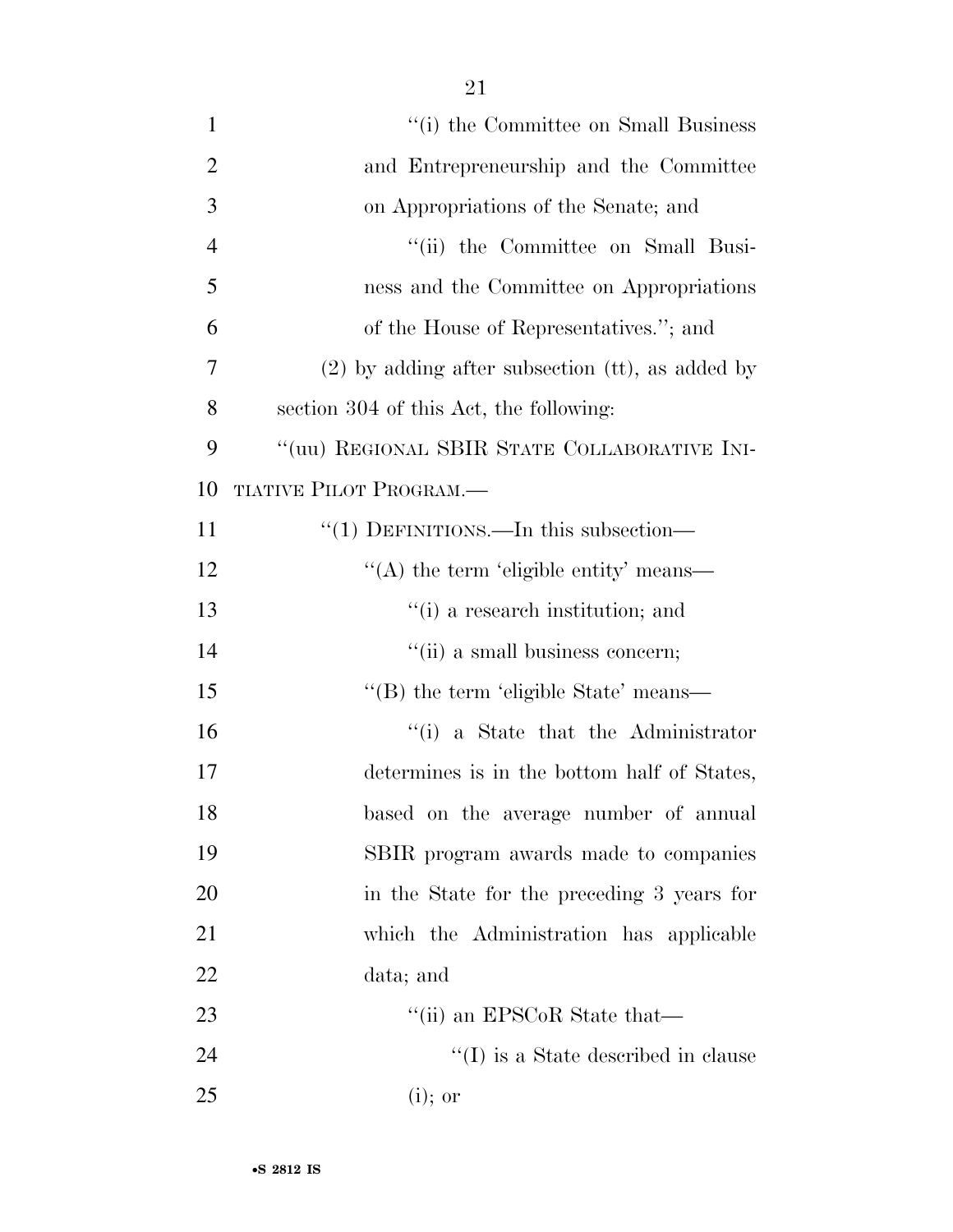| $\mathbf{1}$   | "(II) is—                                          |
|----------------|----------------------------------------------------|
| $\overline{2}$ | "(aa) not a State described                        |
| 3              | in clause (i); and                                 |
| $\overline{4}$ | "(bb) invited to participate                       |
| 5              | in a regional collaborative;                       |
| 6              | "(C) the term 'EPSCoR State' means a               |
| 7              | State that participates in the Experimental        |
| 8              | Program to Stimulate Competitive Research of       |
| 9              | the National Science Foundation, as established    |
| 10             | under section 113 of the National Science          |
| 11             | Foundation Authorization Act of 1988 (42)          |
| 12             | U.S.C. 1862g);                                     |
| 13             | "(D) the term 'FAST program' means the             |
| 14             | Federal and State Technology Partnership Pro-      |
| 15             | gram established under section 34;                 |
| 16             | " $(E)$ the term 'pilot program' means the         |
| 17             | Regional SBIR State Collaborative Initiative       |
| 18             | Pilot Program established under paragraph (2);     |
| 19             | the term 'regional collaborative'<br>``(F)         |
| 20             | means a collaborative consisting of eligible enti- |
|                |                                                    |

States; and

23 ''(G) the term 'State' means any State of the United States, the District of Columbia, the

ties that are located in not less than 3 eligible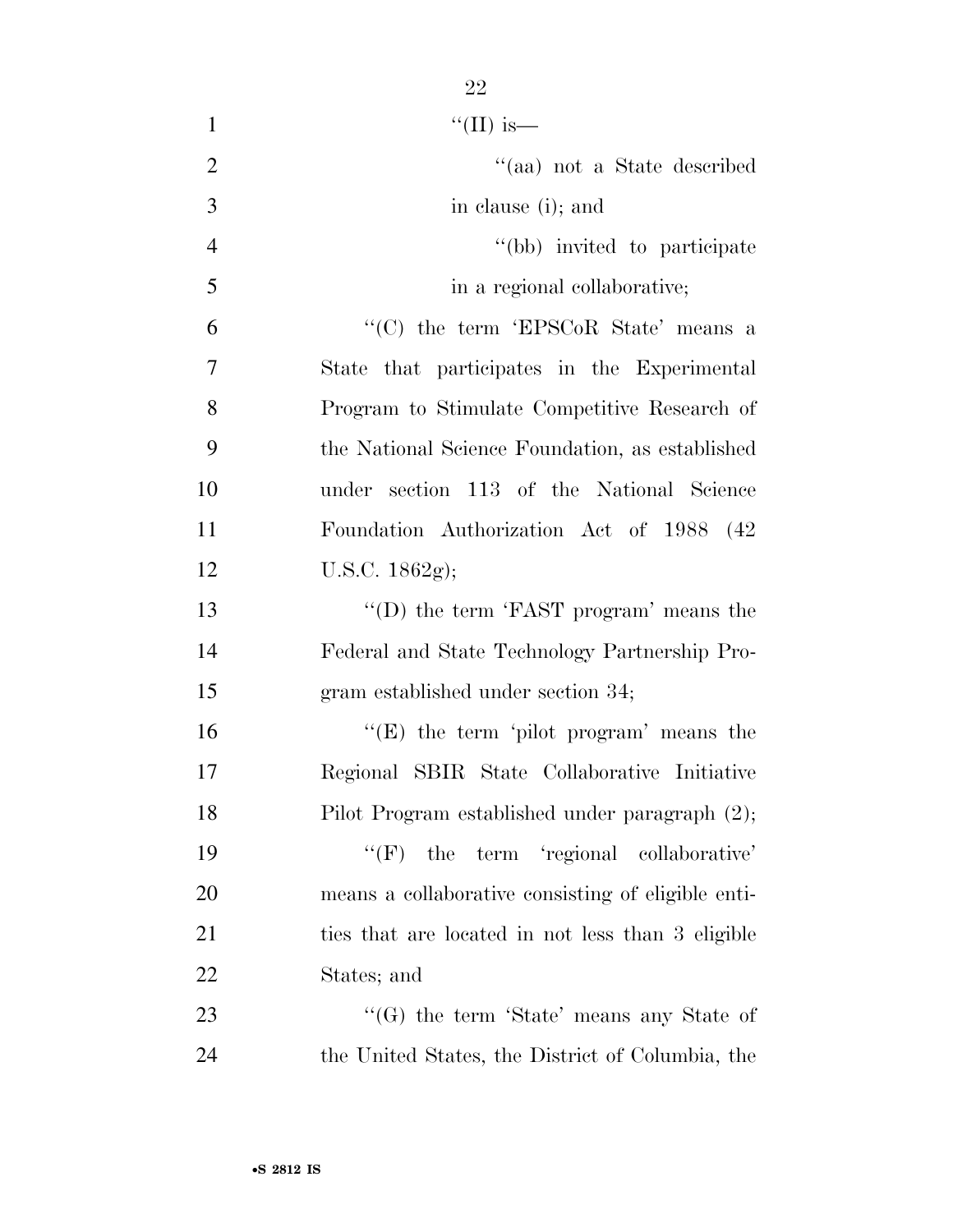| $\mathbf{1}$   | Commonwealth of Puerto Rico, and any terri-           |
|----------------|-------------------------------------------------------|
| $\overline{2}$ | tory or possession of the United States.              |
| 3              | "(2) ESTABLISHMENT.—The Administrator                 |
| $\overline{4}$ | shall establish a pilot program, to be known as the   |
| 5              | Regional SBIR State Collaborative Initiative Pilot    |
| 6              | Program, under which the Administrator shall pro-     |
| 7              | vide awards to regional collaboratives to address the |
| 8              | needs of small business concerns in order to be more  |
| 9              | competitive in the proposal and selection process for |
| 10             | awards under the SBIR program and the STTR            |
| 11             | program and to increase technology transfer and       |
| 12             | commercialization.                                    |
| 13             | "(3) GOALS.—The goals of the pilot program            |
| 14             | are—                                                  |
| 15             | $\lq\lq$ to create regional collaboratives that       |
| 16             | allow eligible entities to work cooperatively to      |
| 17             | leverage resources to address the needs of small      |
| 18             | business concerns;                                    |
| 19             | "(B) to grow SBIR program and STTR                    |
| 20             | program cooperative research and development          |
| 21             | commercialization through increased<br>and            |
| 22             | awards under those programs;                          |
| 23             | $\lq\lq$ (C) to increase the participation of States  |
| 24             | that have historically received a lower level of      |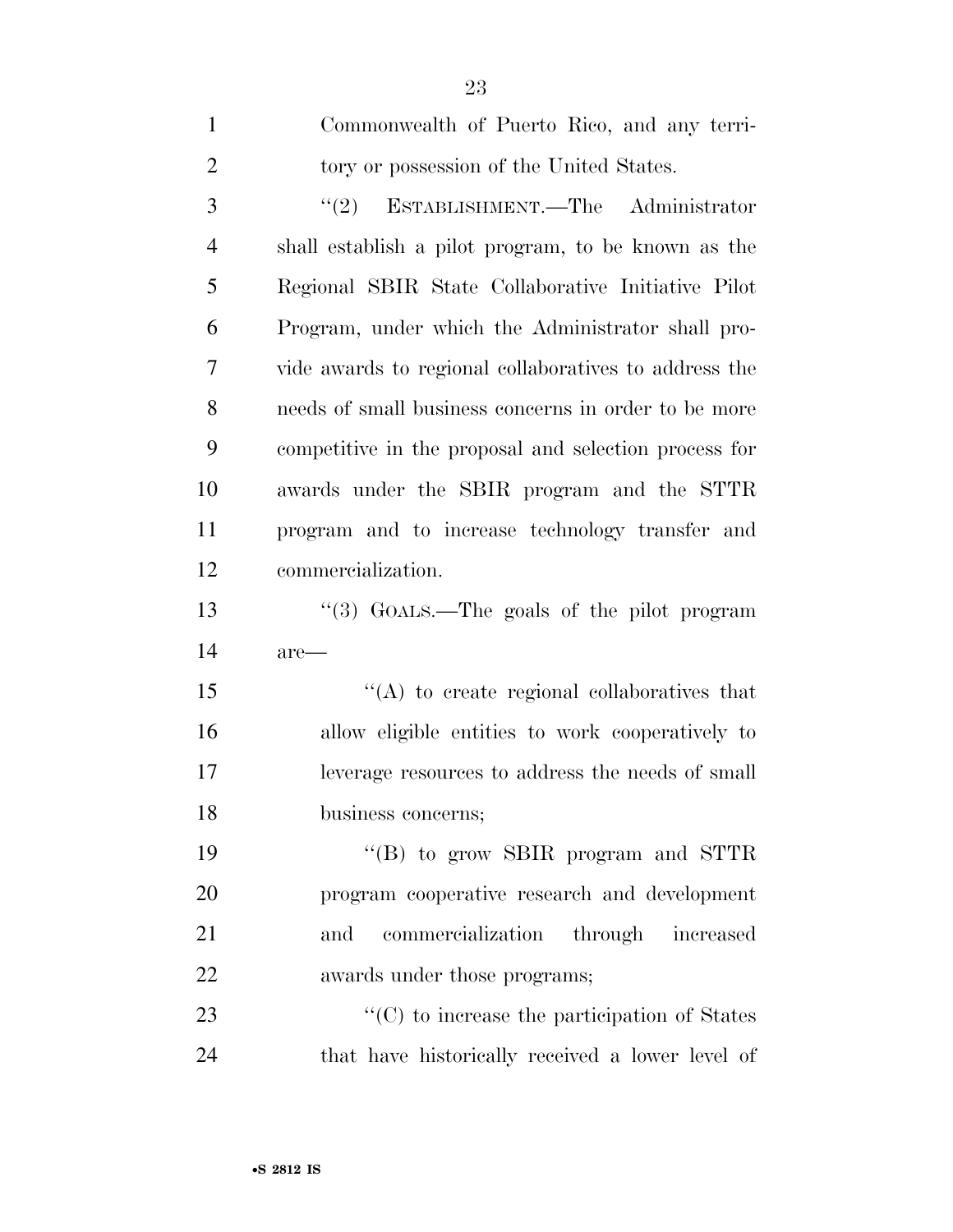| $\mathbf{1}$   | awards under the SBIR program and the              |
|----------------|----------------------------------------------------|
| $\overline{2}$ | STTR program;                                      |
| 3              | $\lq\lq$ to utilize the strengths and advan-       |
| $\overline{4}$ | tages of regional collaboratives to better lever-  |
| 5              | age resources, best practices, and economies of    |
| 6              | scale in a region for the purpose of increasing    |
| 7              | awards and increasing the commercialization of     |
| 8              | the SBIR program and STTR projects;                |
| 9              | $\lq\lq(E)$ to increase the competitiveness of the |
| 10             | SBIR program and the STTR program;                 |
| 11             | $\lq\lq(F)$ to identify sources of outside funding |
| 12             | for applicants for an award under the SBIR         |
| 13             | program or the STTR program, including ven-        |
| 14             | ture capitalists, angel investor groups, private   |
| 15             | industry, crowd funding, and special loan pro-     |
| 16             | grams; and                                         |
| 17             | $\lq\lq(G)$ to offer increased one-on-one engage-  |
| 18             | ments with companies and entrepreneurs for         |
| 19             | SBIR program and STTR program education,           |
| 20             | assistance, and successful outcomes.               |
| 21             | $``(4)$ APPLICATION.—                              |
| 22             | "(A) IN GENERAL.—A regional collabo-               |
| 23             | rative that desires to participate in the pilot    |
| 24             | program shall submit to the Administrator an       |
| 25             | application at such time, in such manner, and      |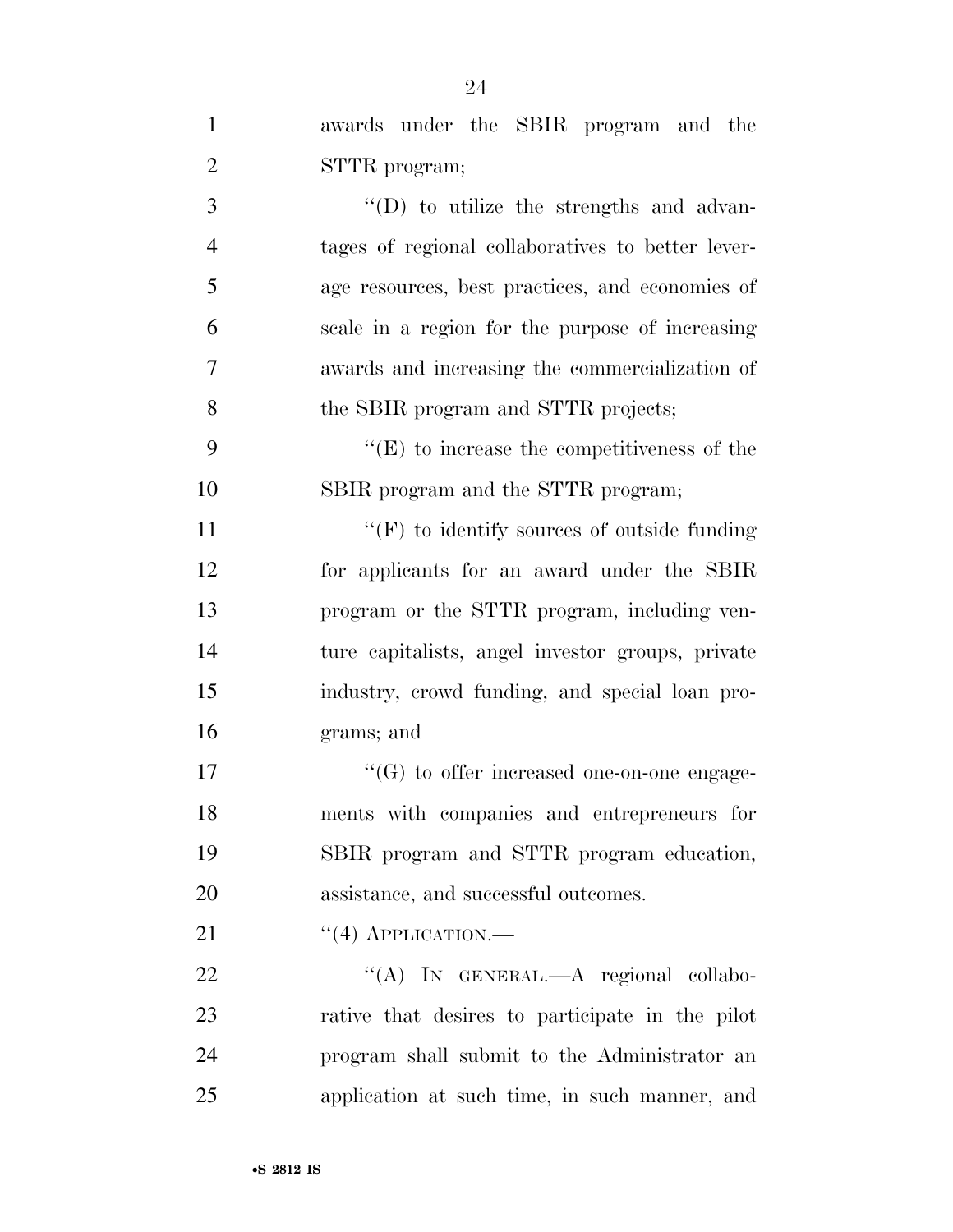| $\mathbf{1}$   | containing such information as the Adminis-          |
|----------------|------------------------------------------------------|
| $\overline{2}$ | trator may require.                                  |
| 3              | "(B) INCLUSION OF LEAD ELIGIBLE ENTI-                |
| $\overline{4}$ | TIES AND COORDINATOR.- A regional collabo-           |
| 5              | rative shall include in an application submitted     |
| 6              | under subparagraph $(A)$ —                           |
| 7              | "(i) the name of each lead eligible en-              |
| 8              | tity from each eligible State in the regional        |
| 9              | collaborative, as designated under para-             |
| 10             | graph $(5)(A)$ ; and                                 |
| 11             | "(ii) the name of the coordinator for                |
| 12             | the regional collaborative, as designated            |
| 13             | under paragraph (6).                                 |
| 14             | "(C) AVOIDANCE OF DUPLICATION.—A re-                 |
| 15             | gional collaborative shall include in an applica-    |
| 16             | tion submitted under subparagraph (A) an ex-         |
| 17             | planation as to how the activities of the regional   |
| 18             | collaborative under the pilot program would dif-     |
| 19             | fer from other State and Federal outreach ac-        |
| 20             | tivities in each eligible State in the regional col- |
| 21             | laborative.                                          |
| 22             | $\cdot\cdot$ (5) LEAD ELIGIBLE ENTITY.—              |
| 23             | "(A) IN GENERAL.—Each eligible State in              |
| 24             | a regional collaborative shall designate 1 eligible  |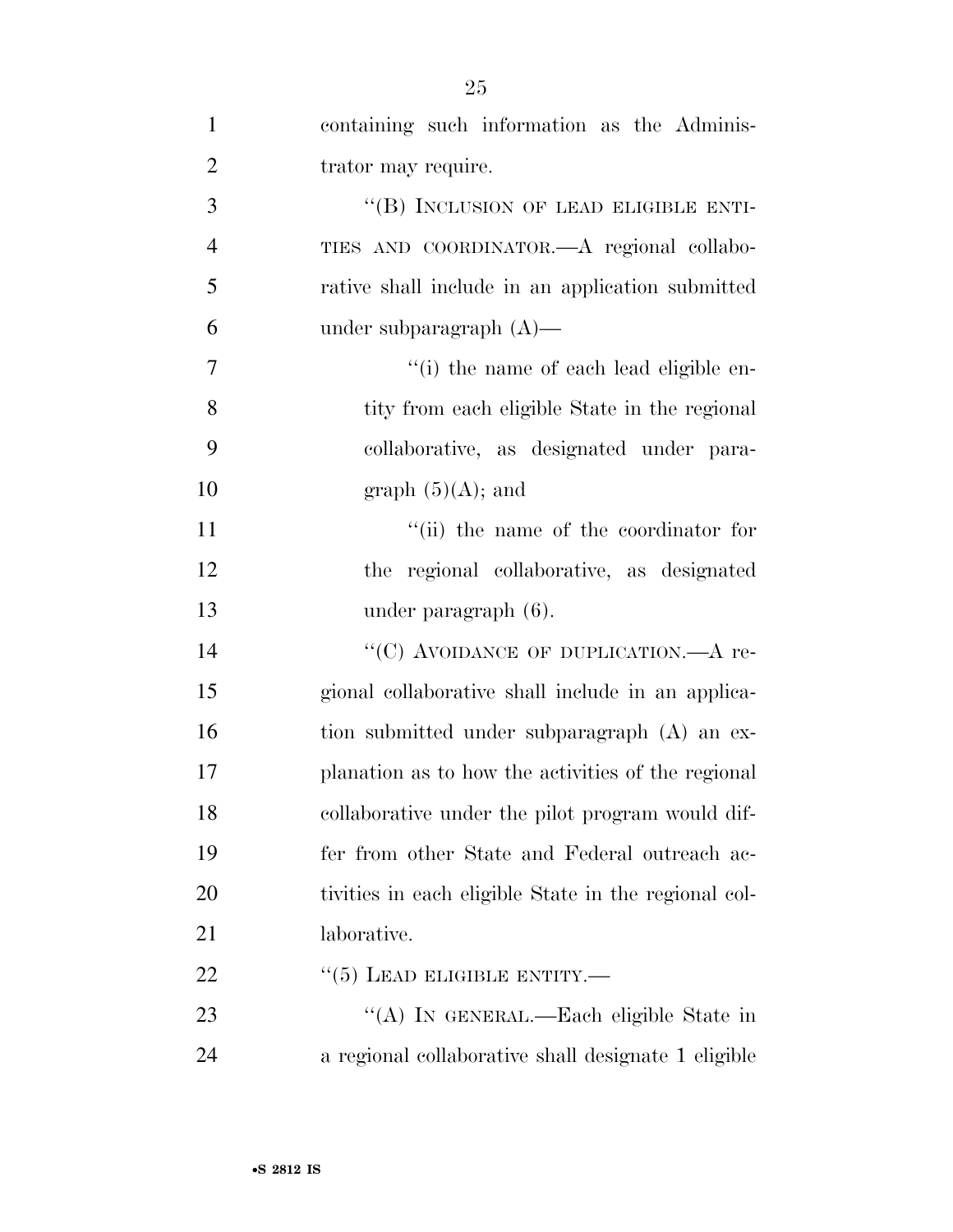| $\mathbf{1}$   | entity located in the eligible State to serve as      |
|----------------|-------------------------------------------------------|
| $\overline{2}$ | the lead eligible entity for the eligible State.      |
| 3              | "(B) AUTHORIZATION BY GOVERNOR.-                      |
| $\overline{4}$ | Each lead eligible entity designated under sub-       |
| 5              | paragraph (A) shall be authorized to act as the       |
| 6              | lead eligible entity by the Governor of the appli-    |
| 7              | cable eligible State.                                 |
| 8              | "(C) RESPONSIBILITIES.—Each lead eligi-               |
| 9              | ble entity designated under subparagraph (A)          |
| 10             | shall be responsible for administering the activi-    |
| 11             | ties and program initiatives described in para-       |
| 12             | graph (7) in the applicable eligible State.           |
| 13             | REGIONAL COLLABORATIVE<br>``(6)<br>COORDI-            |
| 14             | NATOR.—Each regional collaborative shall designate    |
| 15             | a coordinator from amongst the eligible entities lo-  |
| 16             | cated in the eligible States in the regional collabo- |
| 17             | rative, who shall serve as the interface between the  |
| 18             | regional collaborative and the Administration with    |
| 19             | respect to measuring cross-State collaboration and    |
| 20             | program effectiveness and documenting best prac-      |
| 21             | tices.                                                |
| 22             | "(7) USE OF FUNDS.—Each regional collabo-             |
| 23             | rative that is provided an award under the pilot pro- |
| 24             | gram may, in each eligible State in which an eligible |
| 25             | entity of the regional collaborative is located—      |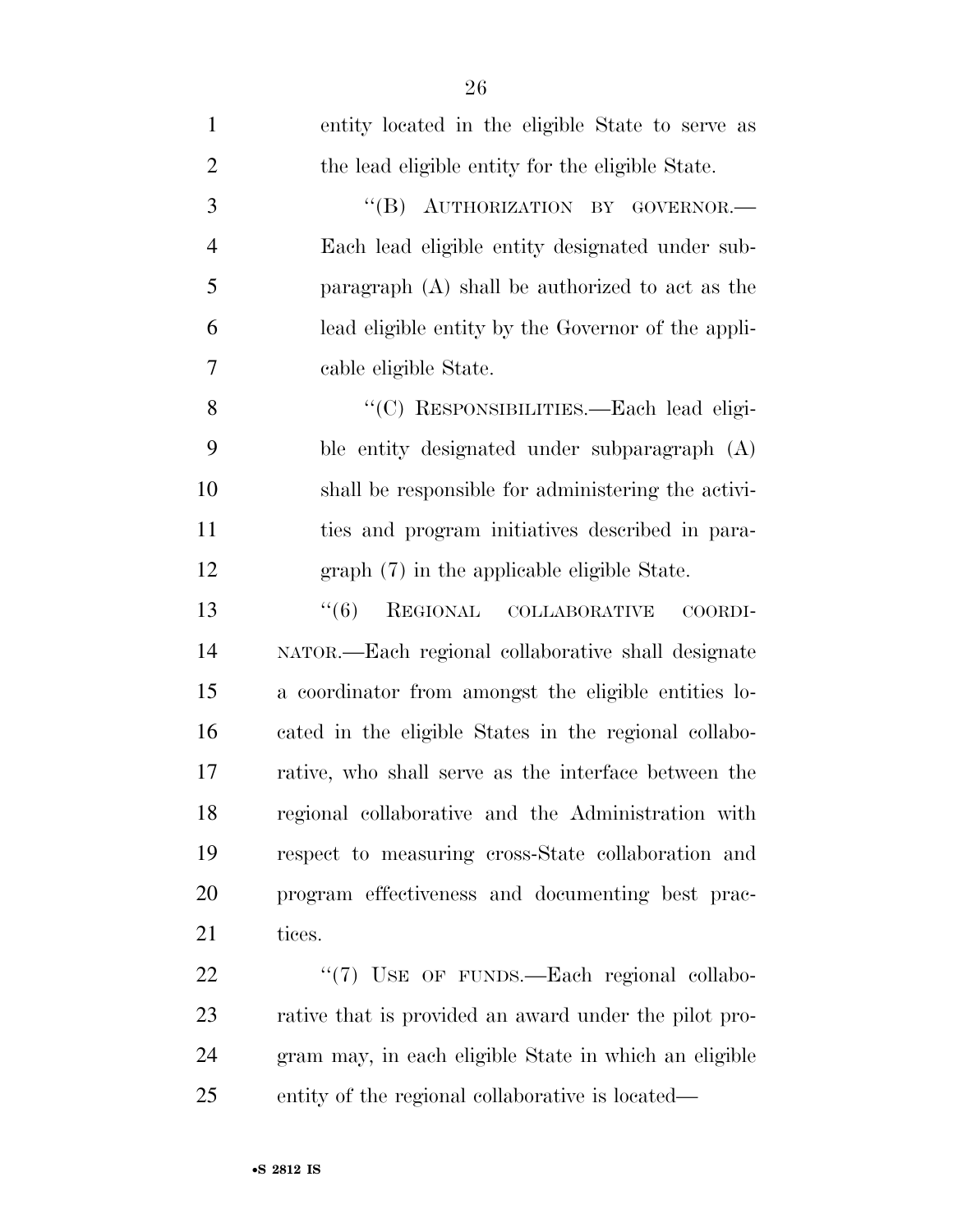1 ''(A) establish an initiative under which first-time applicants for an award under the SBIR program or the STTR program are re- viewed by experienced, national experts in the United States, as determined by the lead eligi-6 ble entity designated under paragraph  $(5)(A)$ ; ''(B) engage national mentors on a fre- quent basis to work directly with applicants for an award under the SBIR program or the STTR program, particularly during Phase II, to assist with the process of preparing and sub- mitting a proposal; ''(C) create and make available an online mechanism to serve as a resource for applicants for an award under the SBIR program or the STTR program to identify and connect with Federal labs, prime government contractor com- panies, other industry partners, and regional in- dustry cluster organizations;  $\text{``(D)} \quad \text{conduct} \quad \text{focused} \quad \text{and} \quad \text{concentrated}$  outreach efforts to increase participation in the SBIR program and the STTR program by

 small business concerns owned and controlled by women, small business concerns owned and controlled by veterans, small business concerns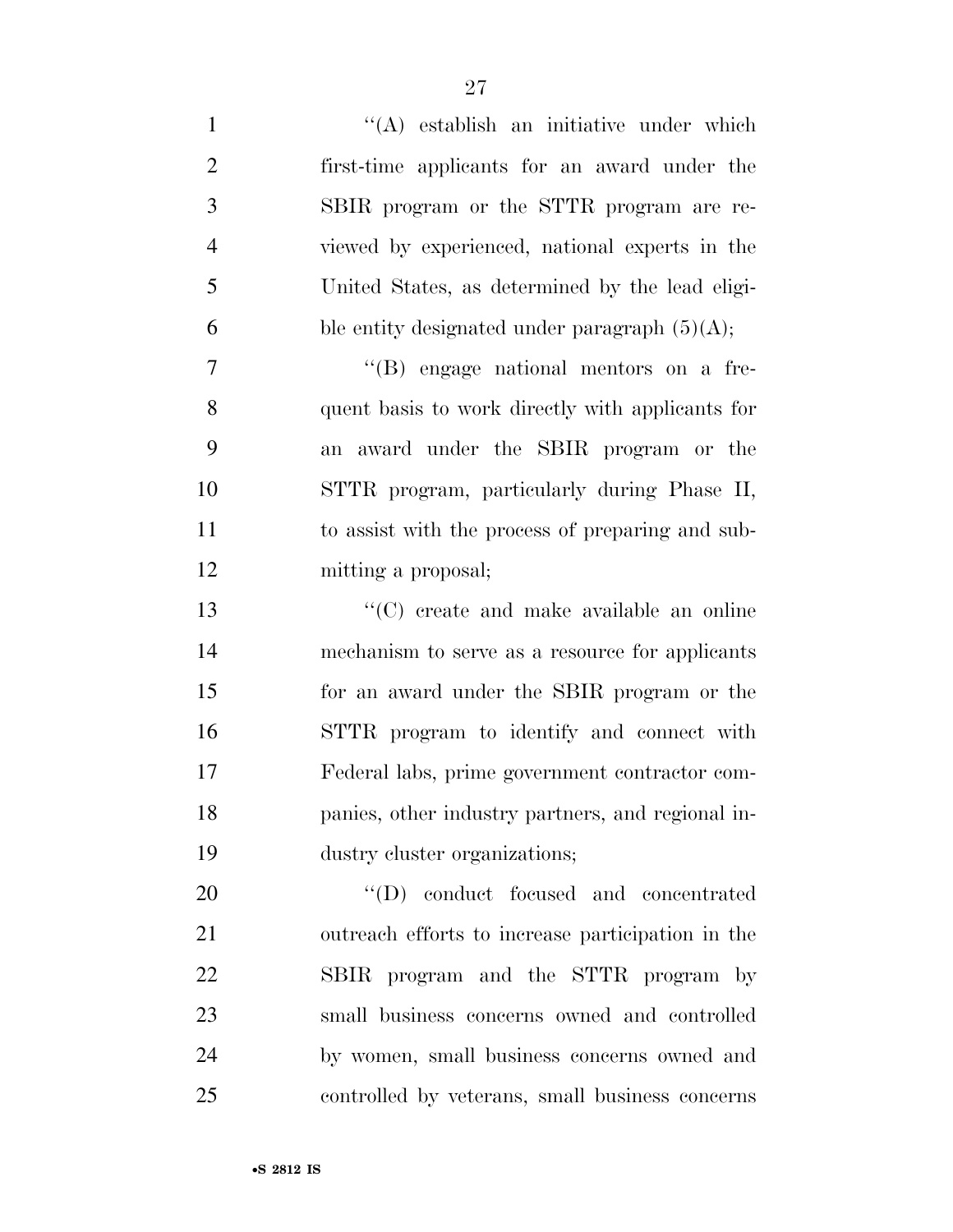| $\mathbf{1}$   | owned and controlled by socially and economi-      |
|----------------|----------------------------------------------------|
| $\overline{2}$ | cally disadvantaged individuals (as defined in     |
| 3              | section $8(d)(3)(C)$ , and historically black col- |
| $\overline{4}$ | leges and universities;                            |
| 5              | "(E) administer a structured program of            |
| 6              | training and technical assistance—                 |
| $\overline{7}$ | "(i) to prepare applicants for<br>an               |
| 8              | award under the SBIR program or the                |
| 9              | STTR program—                                      |
| 10             | $\lq\lq$ to compete more effectively               |
| 11             | for Phase I and Phase II awards; and               |
| 12             | "(II) to develop and implement a                   |
| 13             | successful commercialization plan;                 |
| 14             | "(ii) to assist eligible States focusing           |
| 15             | on transition and commercialization to win         |
| 16             | Phase III awards from public and private           |
| 17             | partners;                                          |
| 18             | "(iii) to create more competitive pro-             |
| 19             | posals to increase awards from all Federal         |
| 20             | sources, with a focus on awards under the          |
| 21             | SBIR program and the STTR program;                 |
| 22             | and                                                |
| 23             | "(iv) to assist first-time applicants by           |
| 24             | providing small grants for proof of concept        |
| 25             | research; and                                      |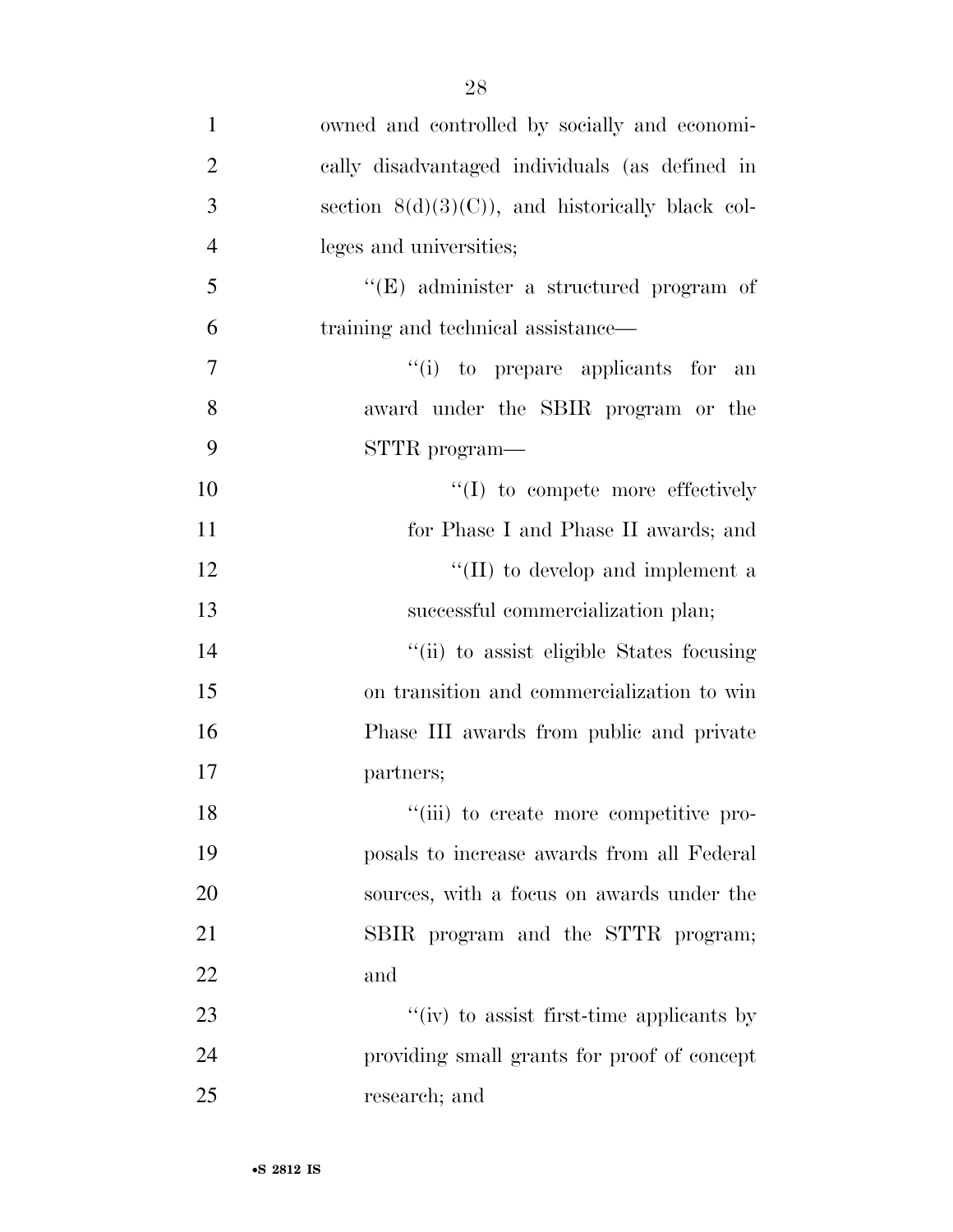| $\mathbf{1}$   | $\lq\lq(F)$ assist applicants for an award under    |
|----------------|-----------------------------------------------------|
| $\overline{2}$ | the SBIR program or the STTR program to             |
| 3              | identify sources of outside funding, including      |
| $\overline{4}$ | venture capitalists, angel investor groups, pri-    |
| 5              | vate industry, crowd funding, and special loan      |
| 6              | programs.                                           |
| 7              | $``(8)$ AWARD AMOUNT.—                              |
| 8              | "(A) IN GENERAL.—The Administrator                  |
| 9              | shall provide an award to each eligible State in    |
| 10             | which an eligible entity of a regional collabo-     |
| 11             | rative is located in an amount that is not more     |
| 12             | than \$300,000 to carry out the activities de-      |
| 13             | scribed in paragraph (7).                           |
| 14             | $\lq\lq (B)$ LIMITATION.—                           |
| 15             | "(i) IN GENERAL.—An eligible State                  |
| 16             | may not receive an award under both the             |
| 17             | FAST program and the pilot program for              |
| 18             | the same year.                                      |
| 19             | ``(ii)<br>RULE OF CONSTRUCTION.-                    |
| 20             | Nothing in clause (i) shall be construed to         |
| 21             | prevent an eligible State from applying for         |
| 22             | an award under the FAST program and                 |
| 23             | the pilot program for the same year.                |
| 24             | "(9) DURATION OF AWARD. An award pro-               |
| 25             | vided under the pilot program shall be for a period |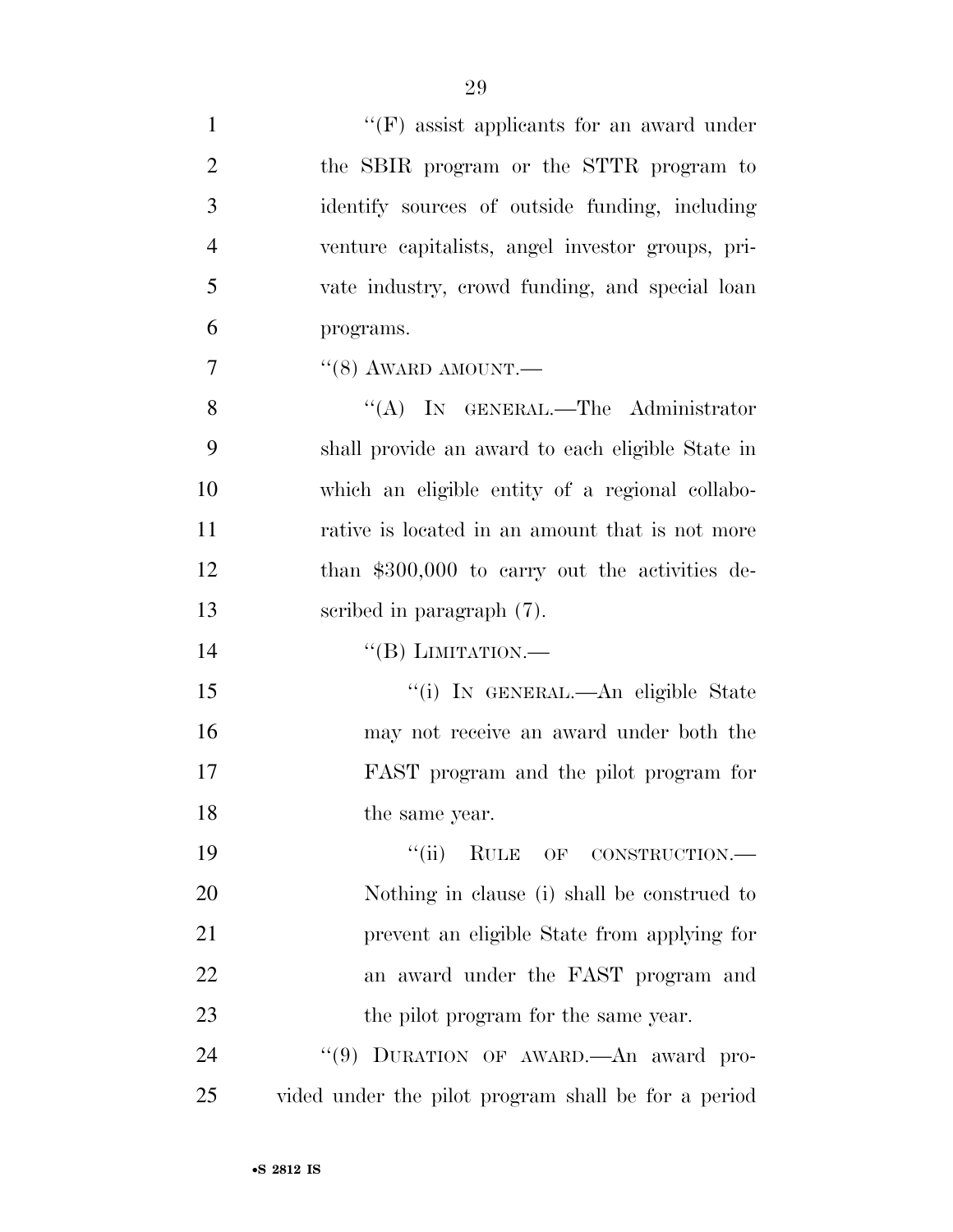| $\mathbf{1}$   | of not more than 1 year, and may be renewed by the |
|----------------|----------------------------------------------------|
| $\overline{2}$ | Administrator for 1 additional year.               |
| 3              | "(10) TERMINATION.—The pilot program shall         |
| $\overline{4}$ | terminate on September 30, 2021.                   |
| 5              | "(11) REPORT.—Not later than February 1,           |
| 6              | 2021, the Administrator shall submit to the Com-   |
| 7              | mittee on Small Business and Entrepreneurship of   |
| 8              | the Senate and the Committee on Small Business of  |
| 9              | the House of Representatives a report on the pilot |
| 10             | program, which shall include—                      |
| 11             | $\lq\lq$ an assessment of the pilot program        |
| 12             | and the effectiveness of the pilot program in      |
| 13             | meeting the goals described in paragraph $(3)$ ;   |
| 14             | $\lq\lq$ (B) an assessment of the best practices,  |
| 15             | including an analysis of how the pilot program     |
| 16             | compares to the FAST program and a single-         |
| 17             | State approach; and                                |
| 18             | $\lq\lq$ recommendations as to whether any         |
| 19             | aspect of the pilot program should be extended     |
| 20             | or made permanent.".                               |
| 21             | SEC. 402. FEDERAL AND STATE TECHNOLOGY PARTNER-    |
| 22             | <b>SHIP PROGRAM.</b>                               |
| 23             | Section 34 of the Small Business Act (15 U.S.C.    |
| 24             | $657d$ ) is amended—                               |
| 25             | $(1)$ in subsection $(h)$ —                        |
|                |                                                    |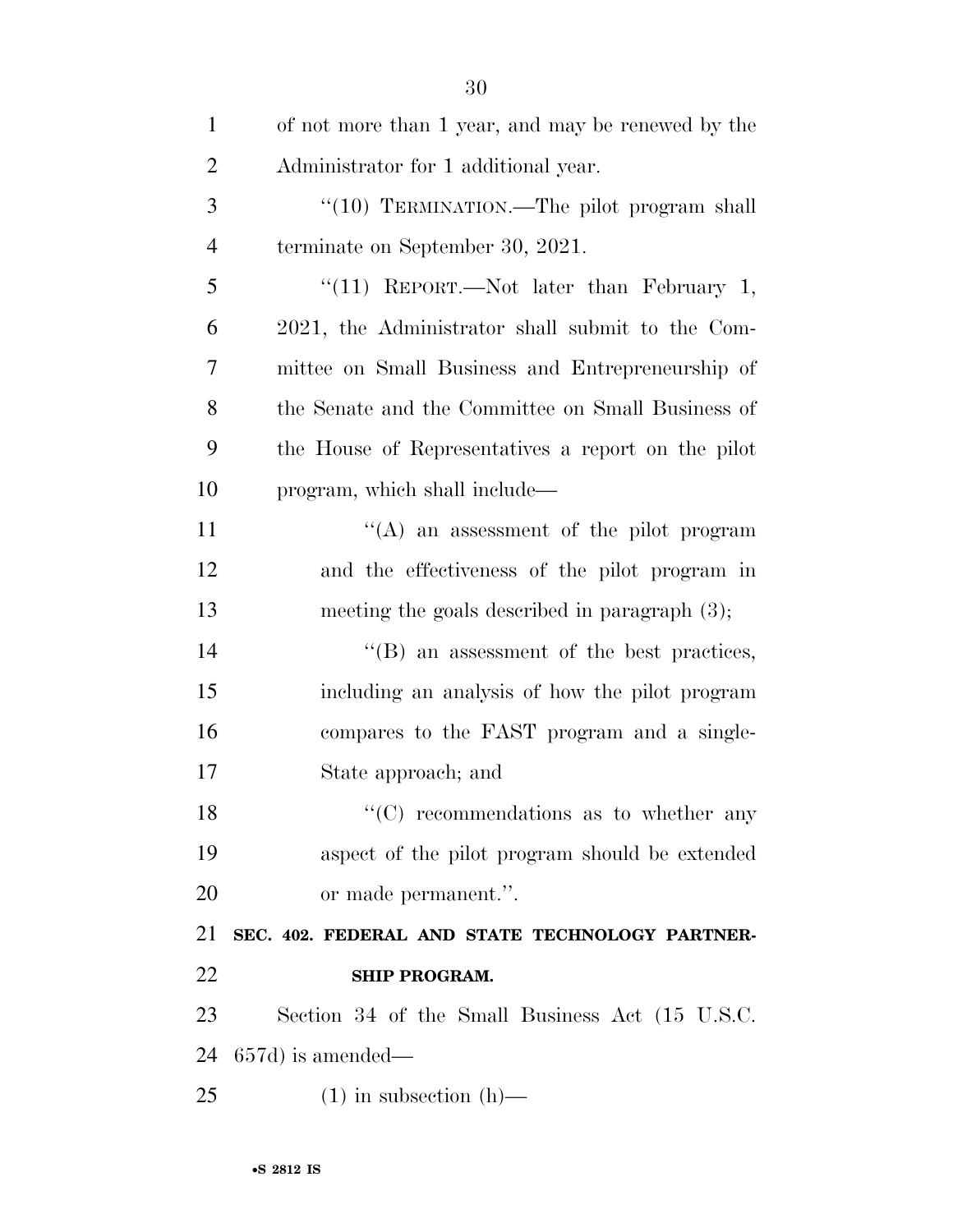| $\mathbf{1}$   | (A) in paragraph $(1)$ , by striking "2001          |
|----------------|-----------------------------------------------------|
| $\overline{2}$ | through 2005" and inserting "2017 through           |
| 3              | $2021$ "; and                                       |
| $\overline{4}$ | $(B)$ in paragraph $(2)$ , by striking "fiscal      |
| 5              | years 2001 through 2005" and inserting "each        |
| 6              | of fiscal years $2017$ through $2021$ "; and        |
| 7              | (2) in subsection (i), by striking "September       |
| 8              | $30, 2005$ " and inserting "September 30, $2021$ ". |
| 9              | TITLE V—OVERSIGHT AND                               |
| 10             | <b>SIMPLIFICATION INITIATIVES</b>                   |
| 11             | SEC. 501. DATA MODERNIZATION SUMMIT.                |
| 12             | (a) DEFINITIONS.—In this section—                   |
| 13             | (1) the term "Administration" means the Small       |
| 14             | Business Administration;                            |
| 15             | (2) the term "Committee" means the SBIR and         |
| 16             | STTR Interagency Policy Committee established       |
| 17             | under subsection (b);                               |
| 18             | (3) the terms "Federal agency", "SBIR", and         |
| 19             | "STTR" have the meanings given such terms under     |
| 20             | section $9(e)$ of the Small Business Act (15 U.S.C. |
| 21             | $638(e)$ ;                                          |
| 22             | (4) the term "participating Federal agency"         |
| 23             | means a Federal agency with an SBIR program or      |
| 24             | an STTR program;                                    |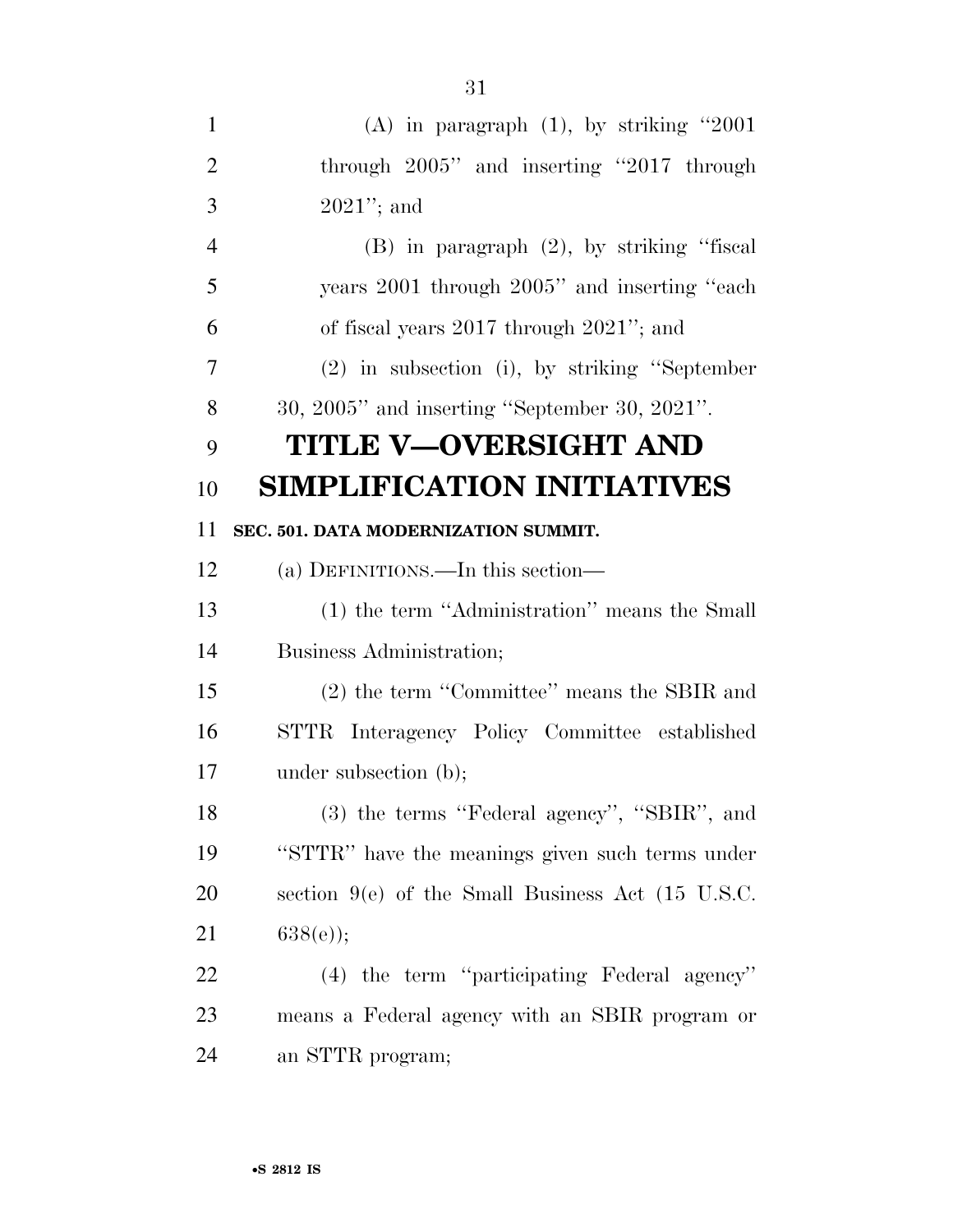| $\mathbf{1}$   | $(5)$ the term "phase" means Phase I, Phase II,             |
|----------------|-------------------------------------------------------------|
| $\overline{2}$ | and Phase III, as those terms are defined under sec-        |
| 3              | tion $9(e)$ of the Small Business Act $(15 \text{ U.S.C.})$ |
| $\overline{4}$ | $638(e)$ ; and                                              |
| $\mathfrak{S}$ | $(6)$ the term "small business concern" has the             |
| 6              | meaning given that term under section 3 of the              |
| 7              | Small Business Act (15 U.S.C. 632).                         |
| 8              | (b) ESTABLISHMENT.—There is established an inter-           |
| 9              | agency committee to be known as the "SBIR and STTR          |
| 10             | Interagency Policy Committee".                              |
| 11             | (c) MEMBERSHIP.—The Committee shall include—                |
| 12             | (1) 2 representatives from each participating               |
| 13             | Federal agency, of which—                                   |
| 14             | $(A)$ 1 shall have expertise with respect to                |
| 15             | the SBIR program and STTR program of the                    |
| 16             | Federal agency; and                                         |
| $17\,$         | (B) 1 shall have expertise with respect to                  |
| 18             | the information technology systems of the Fed-              |
| 19             | eral agency; and                                            |
| 20             | $(2)$ 2 representatives from the Administration,            |
| 21             | of which-                                                   |
| 22             | $(A)$ 1 shall serve as chairperson of the                   |
| 23             | Committee; and                                              |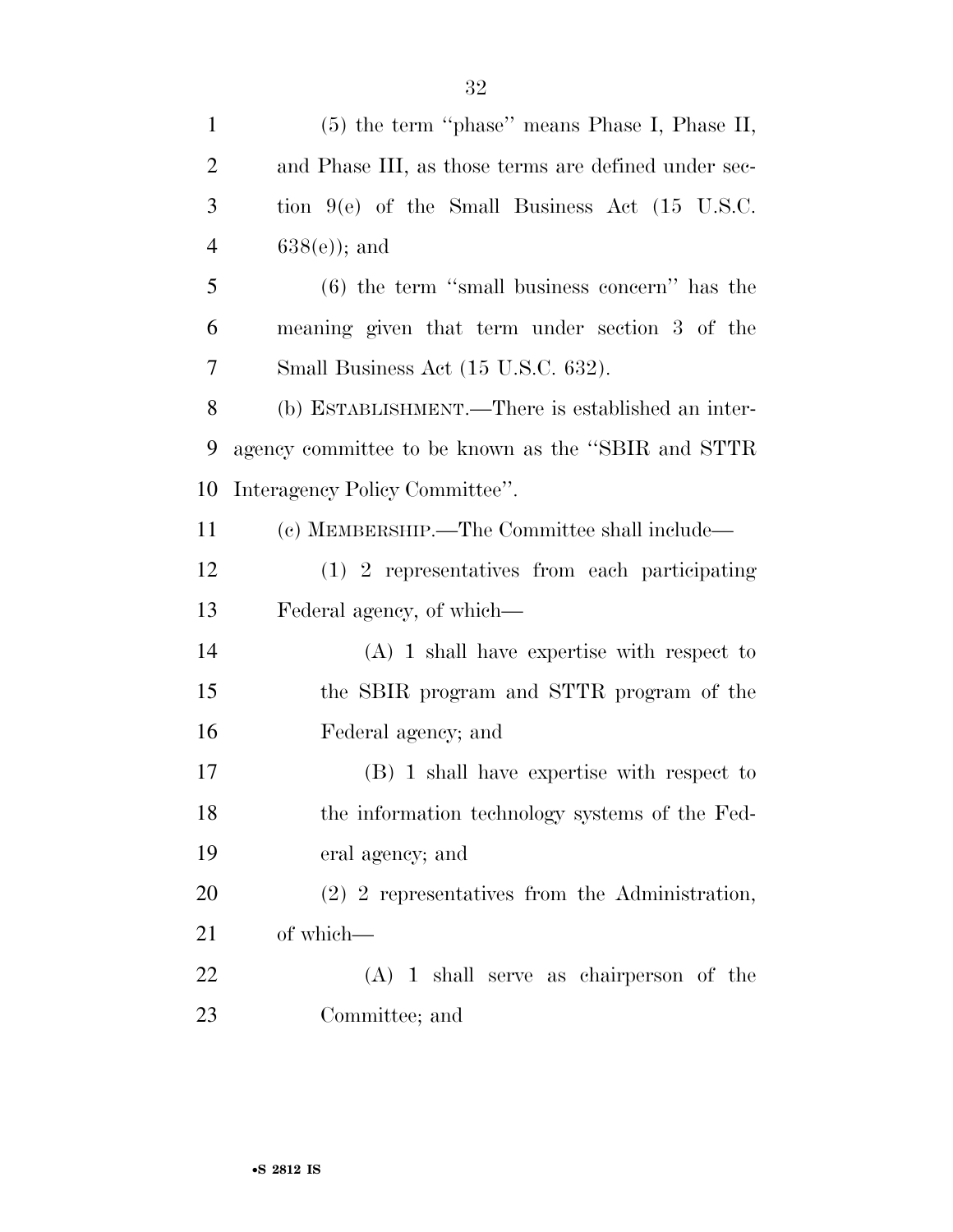| $\mathbf{1}$   | (B) 1 shall be from the Information Tech-                  |
|----------------|------------------------------------------------------------|
| $\overline{2}$ | nology Development Team of the Office of In-               |
| 3              | vestment and Innovation of the Administration.             |
| $\overline{4}$ | (d) DUTIES.—The Committee shall review the rec-            |
| 5              | ommendations made in the report to Congress by the Of-     |
| 6              | fice of Science and Technology of the Administration enti- |
| 7              | tled "SBIR/STTR TechNet Public & Government Data-          |
| 8              | bases", dated September 15, 2014, and the practices of     |
| 9              | participating Federal agencies to-                         |
| 10             | (1) determine how to collect data on achieve-              |
| 11             | ments by small business concerns in each phase of          |
| 12             | the SBIR program and the STTR program and en-              |
| 13             | sure collection and dissemination of such data in a        |
| 14             | timely, efficient, and uniform manner;                     |
| 15             | (2) establish a uniform baseline for metrics that          |
| 16             | support improving the solicitation, contracting, fund-     |
| 17             | ing, and execution of program management in the            |
| 18             | SBIR program and the STTR program;                         |
| 19             | (3) normalize formatting and database usage                |
| 20             | across participating Federal agencies; and                 |
| 21             | (4) determine the feasibility of developing a              |
| 22             | common system across all participating Federal             |
| 23             | agencies and the paperwork requirements under              |
| 24             | such a common system.                                      |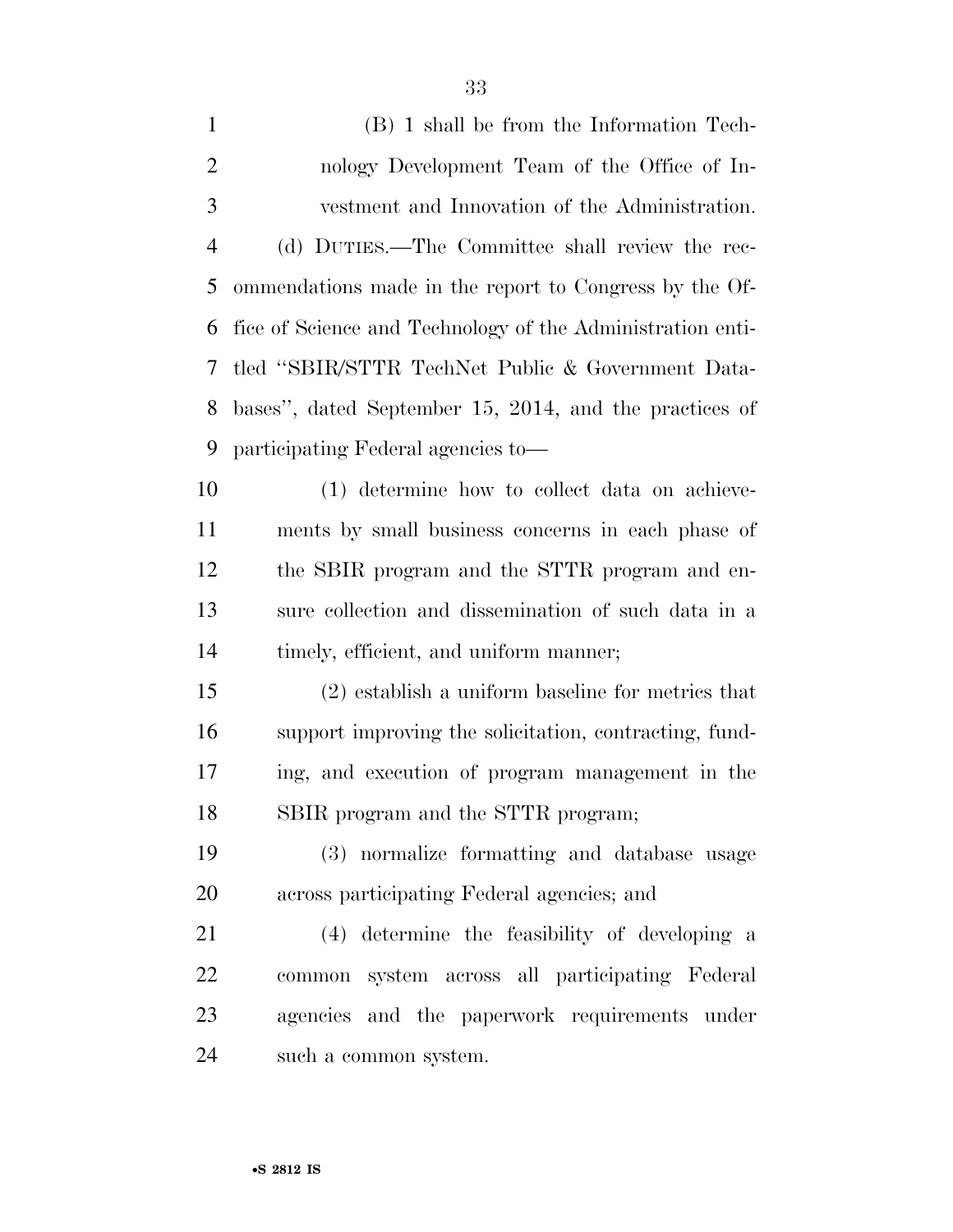(e) IMPLEMENTATION.—Not later than September 31, 2018, the Committee shall brief the Committee on Small Business and Entrepreneurship of the Senate and the Committee on Small Business of the House of Rep- resentatives on the solutions identified by the Committee under subsection (d) and resources needed to execute the solutions.

# **SEC. 502. IMPLEMENTATION OF OUTSTANDING REAUTHOR-IZATION PROVISIONS.**

 (a) IN GENERAL.—Section 9(mm) of the Small Busi- ness Act (15 U.S.C. 638(mm)), as amended by section 12  $401(1)$  of this Act, is amended—

 (1) in paragraph (1), by striking ''paragraph 14 (3)" and inserting "paragraphs  $(3)$  and  $(9)$ "; and (2) by adding at the end the following: 16 "(9) SUSPENSION OF FUNDING.— 17 "(A) FOR FEDERAL AGENCIES.— 18 ''(i) IN GENERAL.—For fiscal years 2018 and 2019, any Federal agency that has not implemented each provision of law described in clause (ii)— 22 ''(I) shall continue to provide amounts to the Administration in ac-

24 cordance with paragraph  $(7)(B)$ ; and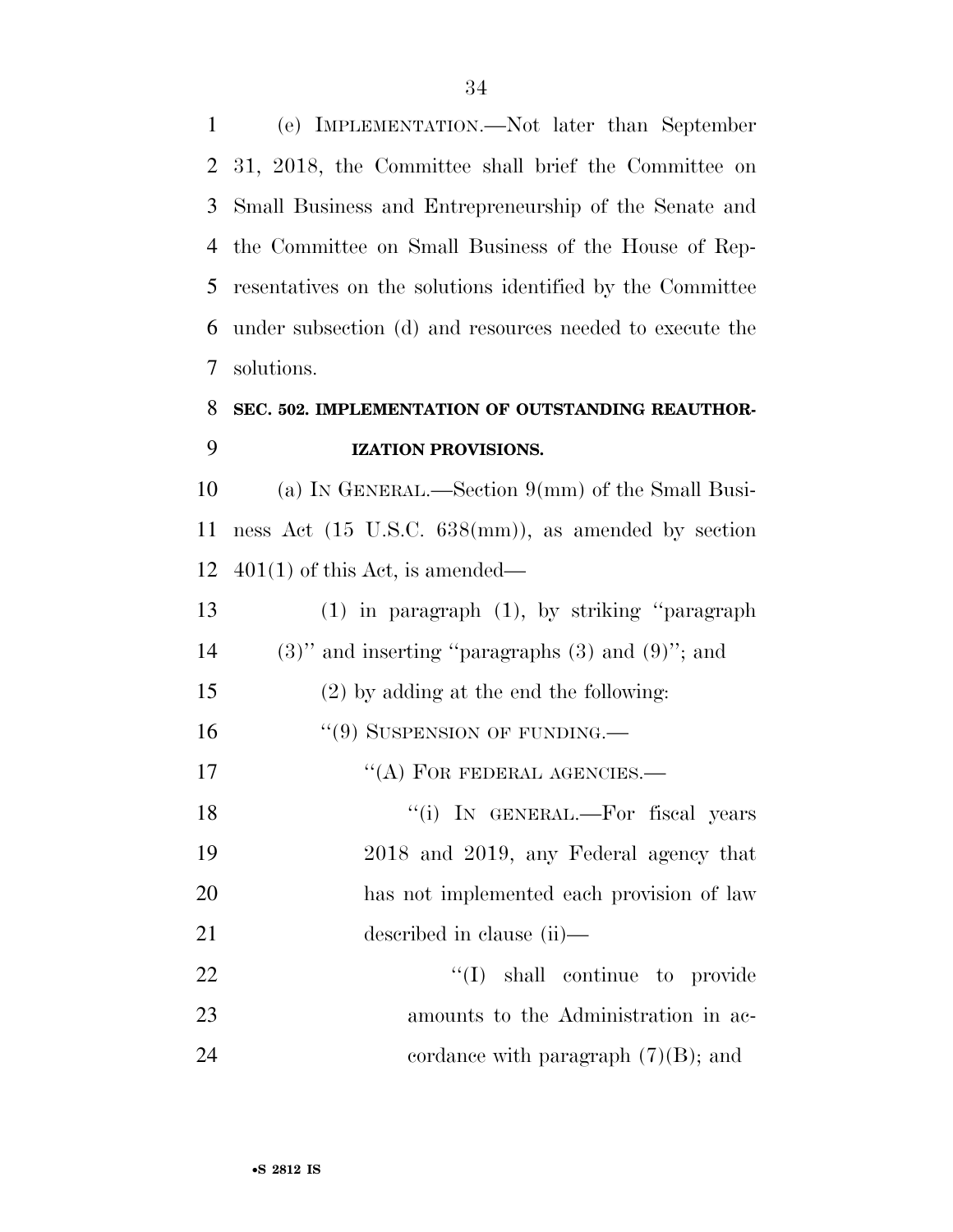| $\mathbf{1}$   | "(II) may not use any additional           |
|----------------|--------------------------------------------|
| $\overline{2}$ | amounts as described in paragraph          |
| 3              | $(1)$ until 30 days after the date on      |
| $\overline{4}$ | which the Federal agency submits to        |
| 5              | the Committee on Small Business and        |
| 6              | Entrepreneurship of the Senate and         |
| 7              | the Committee on Small Business of         |
| 8              | the House of Representatives docu-         |
| 9              | mentation demonstrating that the           |
| 10             | Federal agency has implemented and         |
| 11             | is in compliance with each provision of    |
| 12             | law described in clause (ii).              |
| 13             | "(ii) PROVISIONS.—The provisions of        |
| 14             | law described in this subparagraph are the |
| 15             | following:                                 |
| 16             | "(I) Subsection $(r)(4)$ , relating to     |
| 17             | Phase III preferences.                     |
| 18             | "(II) Paragraphs $(5)$ and $(6)$ of        |
| 19             | subsection (y), relating to insertion      |
| 20             | goals.                                     |
| 21             | "(III) Subsection $(g)(4)(B)$ , re-        |
| 22             | lating to shortening the decision time     |
| 23             | for SBIR awards.                           |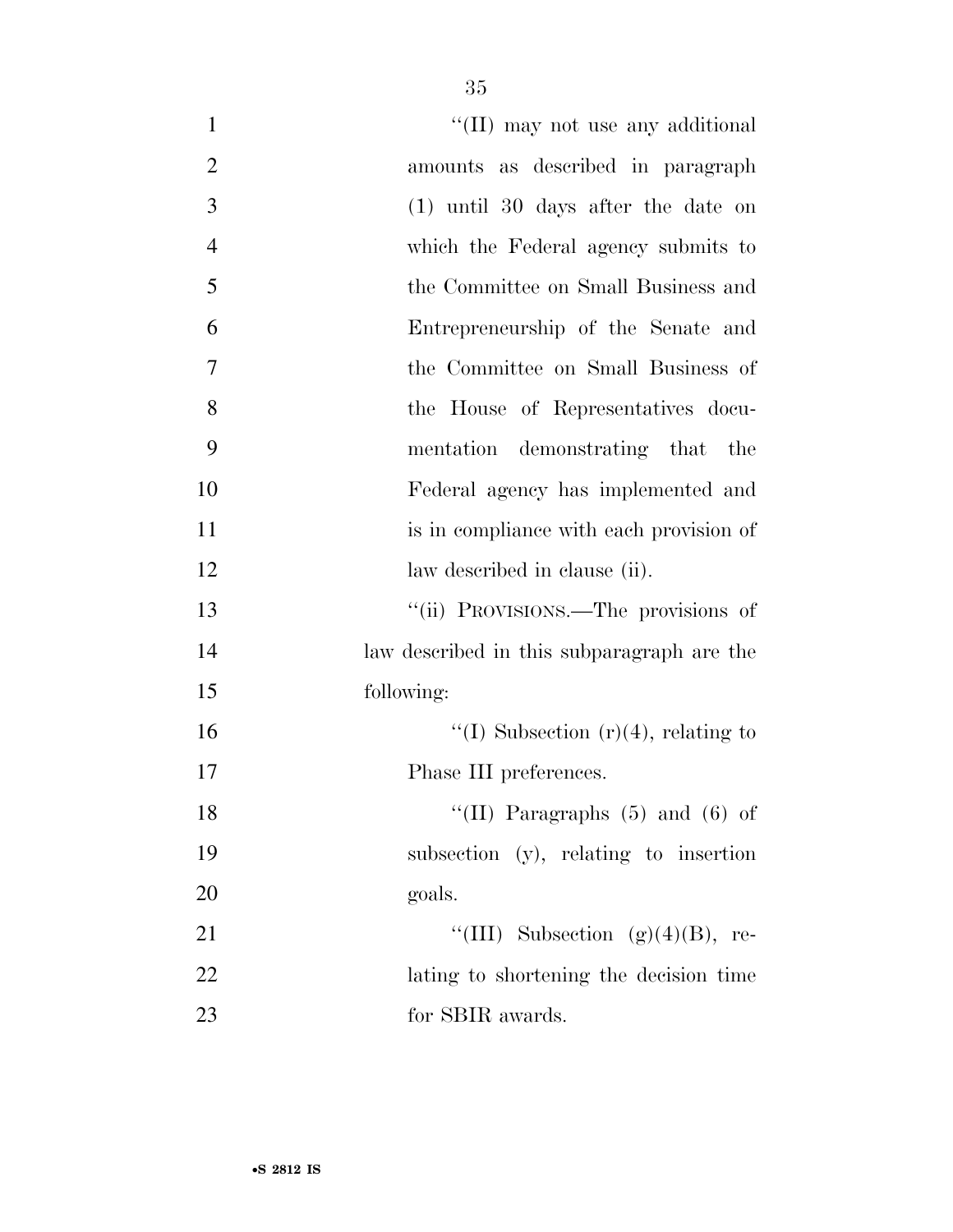$\text{``(IV)}$  Subsection (o)(4)(B), relat- ing to shortening the decision time for STTR awards. 4 ''(V) Subsection (v), relating to reducing paperwork and compliance burdens. 7 "'(B) FOR ADMINISTRATION.—For fiscal years 2018 and 2019, if the Administration is not in compliance with subsection (b)(7), relat- ing to annual reports to Congress, the Adminis- tration may not use amounts received under paragraph (7)(B) of this subsection for a pur- pose described in clause (iii) of such paragraph  $(7)(B)$ .". (b) CLARIFICATION OF REPORTING REQUIRE-

 MENT.—Section 9(b)(7) of the Small Business Act (15 U.S.C. 638(b)(7)) is amended in the matter preceding subparagraph (A), by striking ''not less than annually'' and inserting ''not later than February 1 of each year''. **SEC. 503. STRENGTHENING OF THE REQUIREMENT TO SHORTEN THE APPLICATION REVIEW AND DECISION TIME.** 

 Section 9 of the Small Business Act (15 U.S.C. 638) is amended—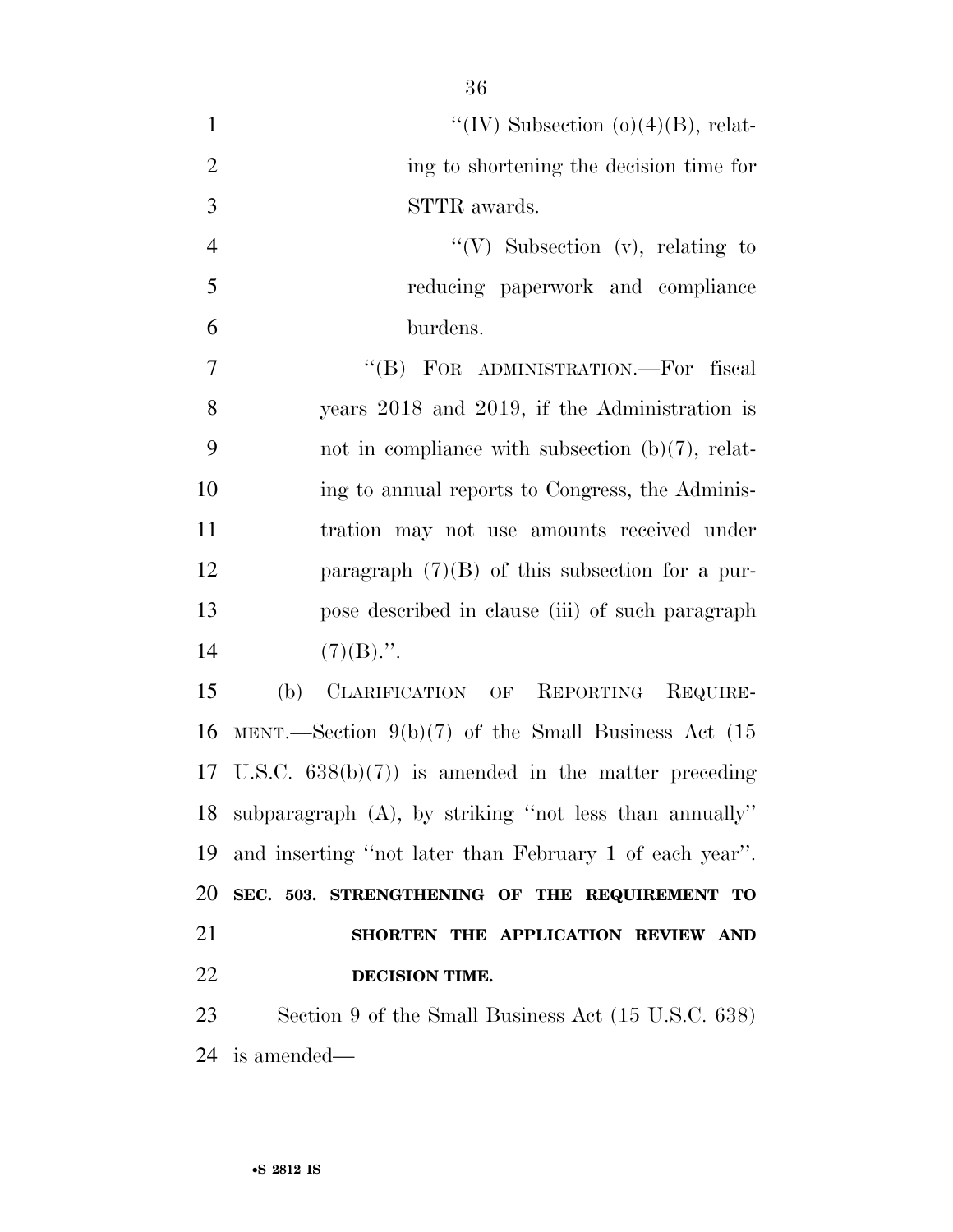| $\mathbf{1}$   | $(1)$ in subsection $(g)(4)$ , by striking subpara- |
|----------------|-----------------------------------------------------|
| $\overline{2}$ | graph (B) and inserting the following:              |
| 3              | "(B) make a final decision on each pro-             |
| $\overline{4}$ | posal submitted under the SBIR program—             |
| 5              | $\lq\lq(i)$ for the Department of Health and        |
| 6              | Human Services, not later than 1 year               |
| $\overline{7}$ | after the date on which the applicable so-          |
| 8              | licitation closes, with a goal to reduce the        |
| 9              | review and decision time to less than 10            |
| 10             | months by September 30, 2019;                       |
| 11             | "(ii) for the Department of Agri-                   |
| 12             | culture and the National Science Founda-            |
| 13             | tion, not later than 6 months after the             |
| 14             | date on which the applicable solicitation           |
| 15             | closes; or                                          |
| 16             | "(iii) for any other Federal agency-                |
| 17             | $\lq (I)$ not later than 90 days after              |
| 18             | the date on which the applicable solic-             |
| 19             | itation closes; or                                  |
| 20             | $\lq\lq$ (II) if the Administrator<br>au-           |
| 21             | thorizes an extension with respect to a             |
| 22             | solicitation, not later than 90 days                |
| 23             | after the date that would otherwise be              |
| 24             | applicable to the Federal<br>agency                 |
| 25             | under subclause $(I)$ ;"; and                       |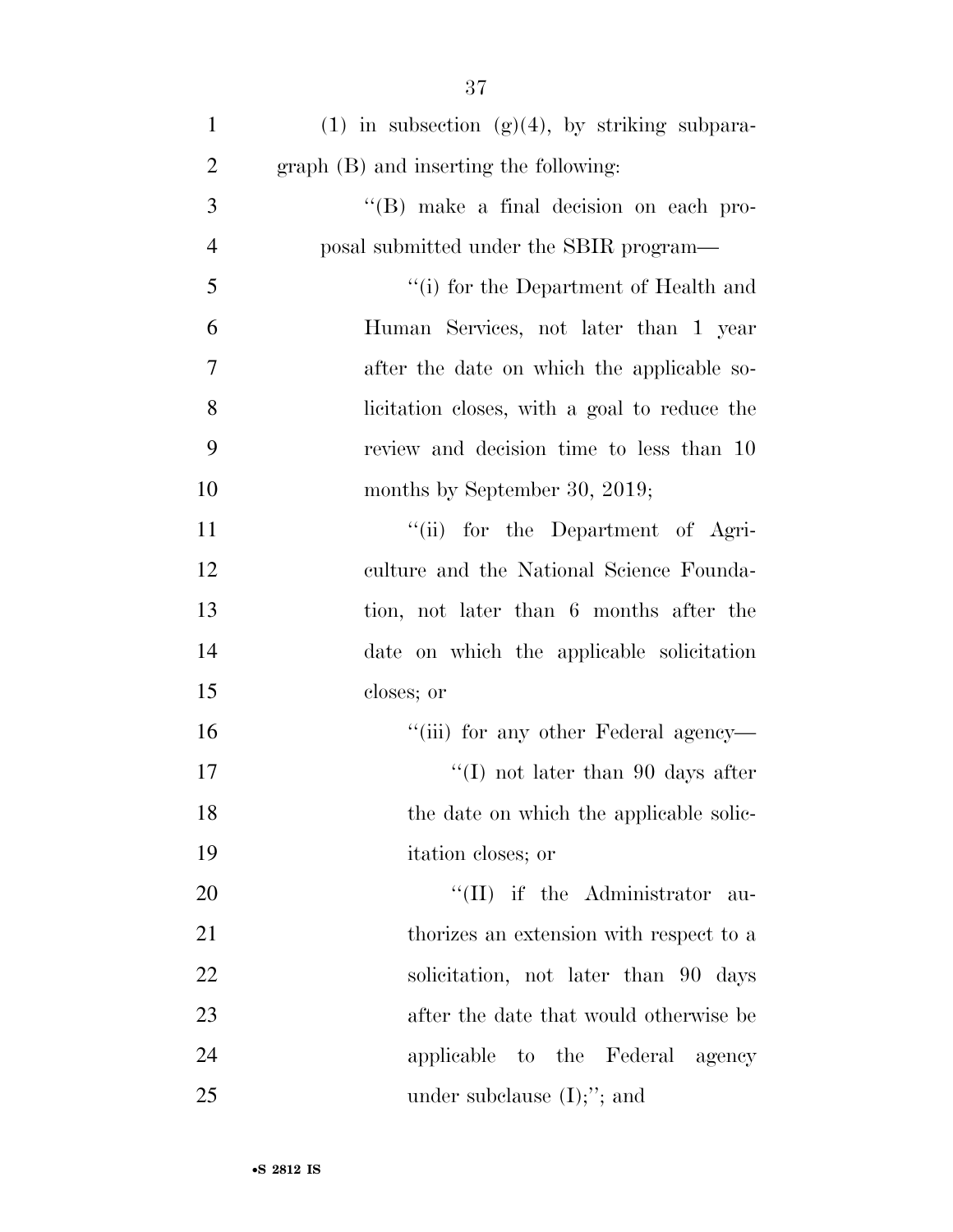| $\mathbf{1}$   | $(2)$ in subsection $(0)(4)$ , by striking subpara- |
|----------------|-----------------------------------------------------|
| $\overline{2}$ | graph (B) and inserting the following:              |
| 3              | "(B) make a final decision on each pro-             |
| $\overline{4}$ | posal submitted under the STTR program—             |
| 5              | "(i) for the Department of Health and               |
| 6              | Human Services, not later than 1 year               |
| $\tau$         | after the date on which the applicable so-          |
| 8              | licitation closes, with a goal to reduce the        |
| 9              | review and decision time to less than 10            |
| 10             | months by September 30, 2019;                       |
| 11             | "(ii) for the Department of Agri-                   |
| 12             | culture and the National Science Founda-            |
| 13             | tion, not later than 6 months after the             |
| 14             | date on which the applicable solicitation           |
| 15             | closes; or                                          |
| 16             | "(iii) for any other Federal agency—                |
| 17             | "(I) not later than 90 days after                   |
| 18             | the date on which the applicable solic-             |
| 19             | itation closes; or                                  |
| 20             | $\lq\lq$ (II) if the Administrator<br>au-           |
| 21             | thorizes an extension with respect to a             |
| 22             | solicitation, not later than 90 days                |
| 23             | after the date that would otherwise be              |
| 24             | applicable to the Federal<br>agency                 |
| 25             | under subclause $(I)$ ;".                           |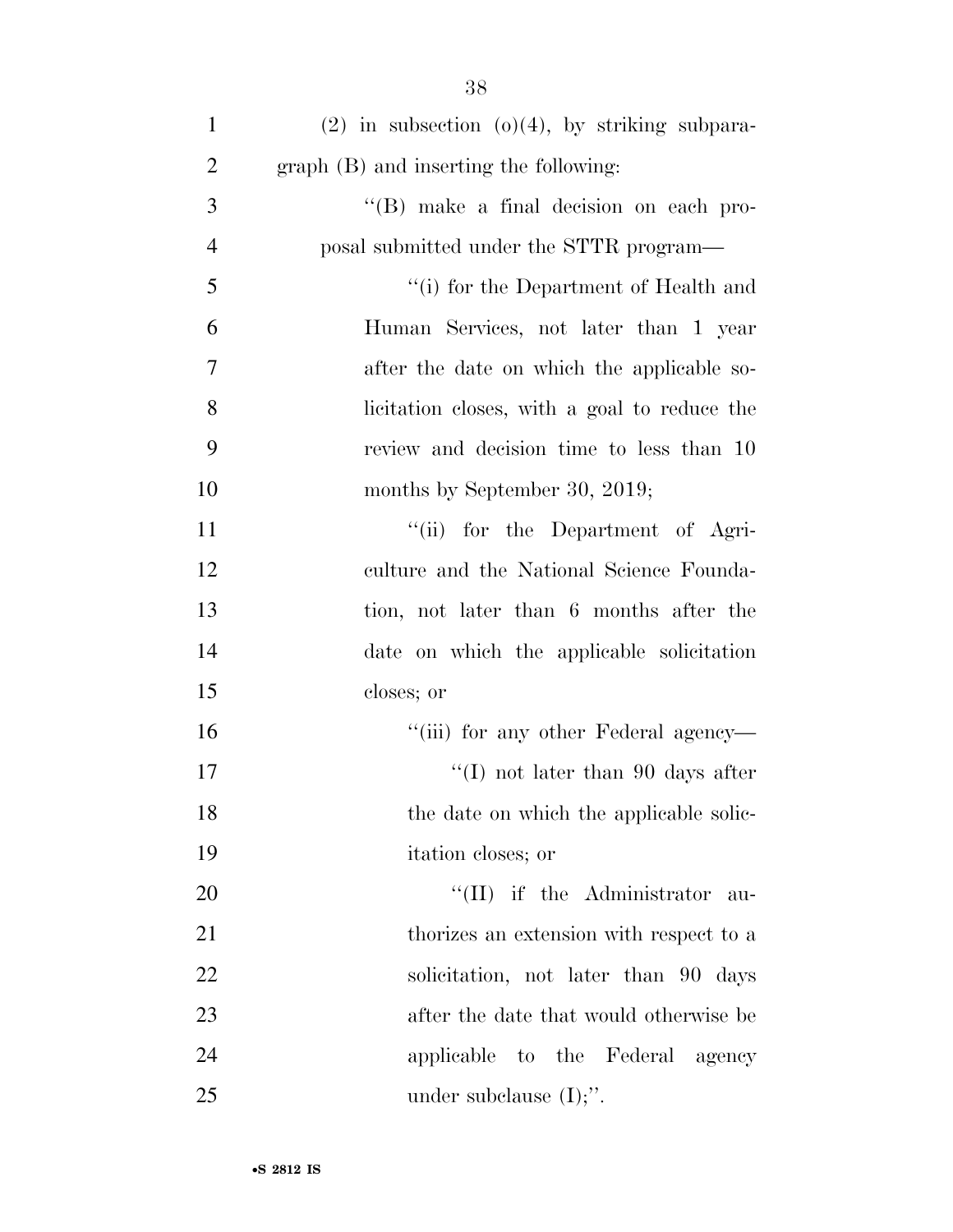| $\mathbf{1}$   | SEC. 504. CONTINUED GAO OVERSIGHT OF ALLOCATION         |
|----------------|---------------------------------------------------------|
| $\overline{2}$ | COMPLIANCE AND ACCURACY IN FUNDING                      |
| 3              | <b>BASE CALCULATIONS.</b>                               |
| $\overline{4}$ | Section $5136(a)$ of the National Defense Authoriza-    |
| 5              | tion Act for Fiscal Year 2012 (15 U.S.C. 638 note) is   |
| 6              | amended—                                                |
| 7              | $(1)$ in the matter preceding paragraph $(1)$ , by      |
| 8              | striking "until the date that is 5 years after the date |
| 9              | of enactment of this Act" and inserting "until the      |
| 10             | date on which the Comptroller General of the United     |
| 11             | States submits the report relating to fiscal year       |
| 12             | $2019$ ";                                               |
| 13             | $(2)$ in paragraph $(1)$ , by striking subparagraph     |
| 14             | (C) and inserting the following:                        |
| 15             | $\lq\lq$ (C) assess whether the change in the base      |
| 16             | funding for the Department of Defense as re-            |
| 17             | quired by subparagraphs $(J)$ and $(K)$ of section      |
| 18             | $9(f)(1)$ of the Small Business Act (15 U.S.C.          |
| 19             | $638(f)(1)$ —                                           |
| 20             | "(i) improves transparency for deter-                   |

 mining whether the Department is com-22 plying with the allocation requirements; 23 ''(ii) reduces the burden of calculating

the allocations; and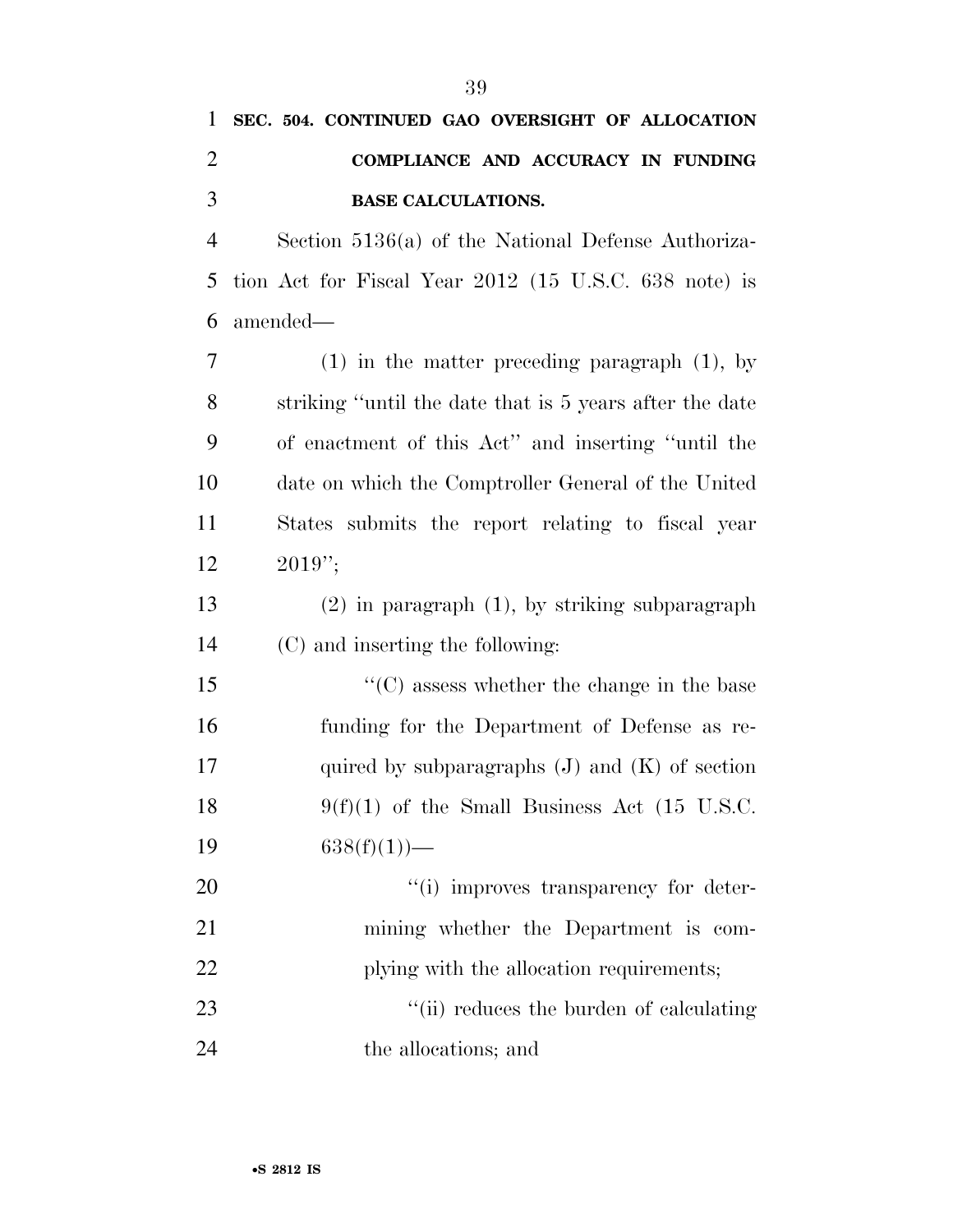| $\mathbf{1}$   | "(iii) improves the compliance of the                    |
|----------------|----------------------------------------------------------|
| $\overline{2}$ | Department with the allocation require-                  |
| 3              | ments; and"; and                                         |
| $\overline{4}$ | $(3)$ in paragraph $(2)$ by striking "under sub-         |
| 5              | paragraph (B)" and inserting "under subparagraphs        |
| 6              | $(B)$ and $(C)$ ".                                       |
| $\overline{7}$ | TITLE VI—TECHNICAL CHANGES                               |
| 8              | SEC. 601. UNIFORM REFERENCE TO THE DEPARTMENT OF         |
| 9              | HEALTH AND HUMAN SERVICES.                               |
| 10             | Section 9 of the Small Business Act (15 U.S.C. 638)      |
| 11             | is amended—                                              |
| 12             | $(1)$ in subsection (cc), by striking "National In-      |
| 13             | stitutes of Health" and inserting "Department of         |
| 14             | Health and Human Services"; and                          |
| 15             | (2) in subsection $(dd)(1)(A)$ , by striking "Di-        |
| 16             | rector of the National Institutes of Health" and in-     |
| 17             | serting "Secretary of Health and Human Services".        |
| 18             | SEC. 602. FLEXIBILITY FOR PHASE II AWARD INVITATIONS.    |
| 19             | Section $9(e)(4)(B)$ of the Small Business Act (15       |
| 20             | U.S.C. $638(e)(4)(B)$ is amended in the matter preceding |
| 21             | clause $(i)$ —                                           |
| 22             | (1) by striking ", which shall not include any           |
| 23             | invitation, pre-screening, or pre-selection process for  |
| 24             | eligibility for Phase II,"; and                          |